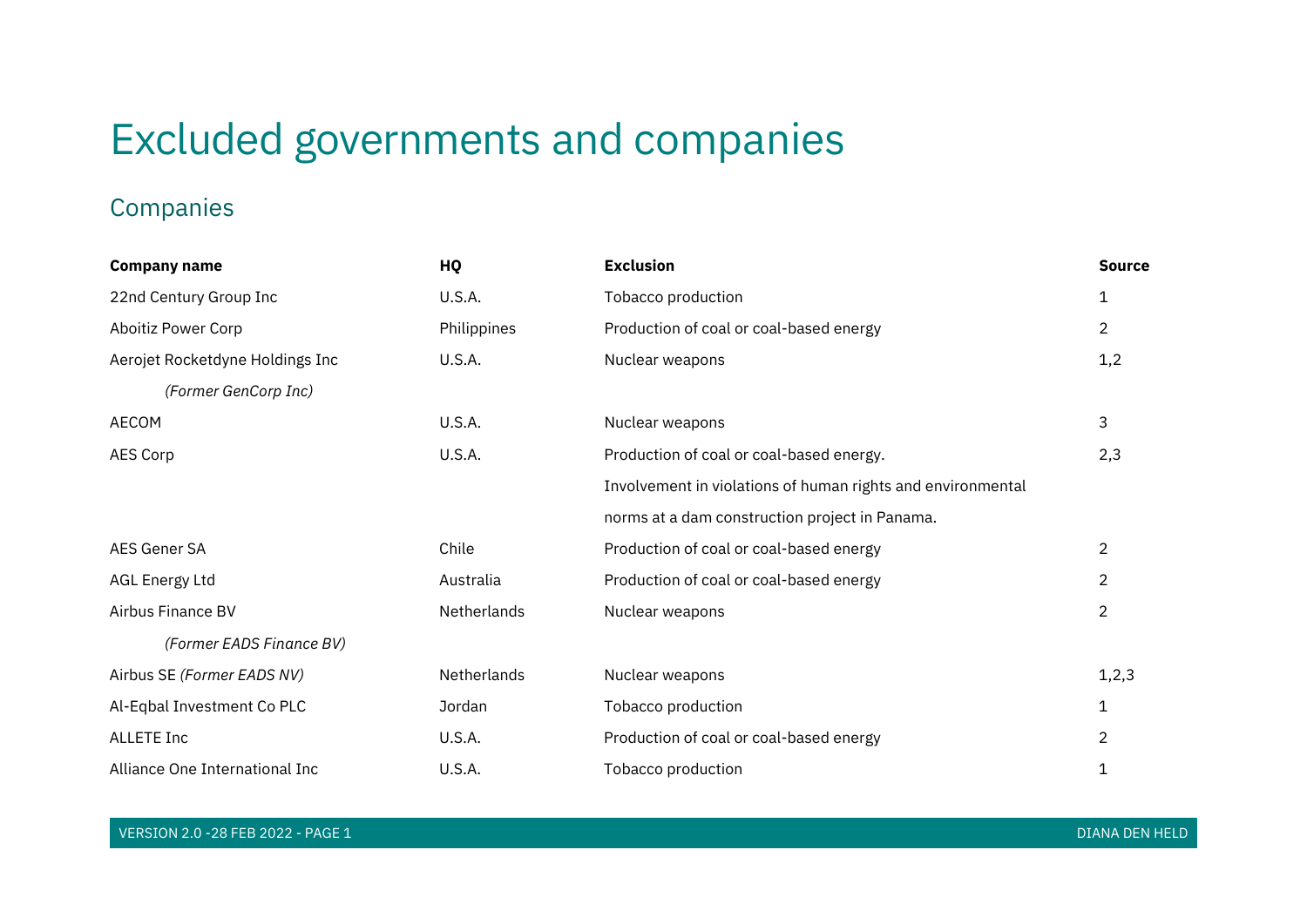| <b>Alliant Energy Corp</b>                          | U.S.A.         | Production of coal or coal-based energy                                    | $\overline{2}$ |
|-----------------------------------------------------|----------------|----------------------------------------------------------------------------|----------------|
| Altria Group Inc                                    | United Kingdom | Tobacco production                                                         | 1,2            |
| Ameren Corp                                         | U.S.A.         | Production of coal or coal-based energy                                    | $\overline{2}$ |
| American Electric Power Co Inc                      | U.S.A.         | Production of coal or coal-based energy                                    | $\overline{2}$ |
| Anhui GreatWall Military Industry Co Ltd            | China          | Cluster weapons                                                            | 1              |
| Arcis Resources Corp.                               | U.S.A.         | Tobacco production                                                         | 1              |
| Aryt Industries Ltd.                                | Israel         | Cluster weapons                                                            | 1              |
| Ashot Ashkelon                                      | Israel         | Cluster weapons                                                            | 1              |
| Ashtrom Group Ltd                                   | Israel         | Serious violations of individuals' rights in situations of war or conflict | 1,2            |
| Astra International Tbk PT                          | Indonesia      | Severe environmental damage                                                | $\overline{2}$ |
| Avichina Industry & Technology                      | China          | Involvement in violations of human rights through the sale of              | 3              |
|                                                     |                | weapons to Burma/Myanmar.                                                  |                |
| <b>Babcock International Group</b>                  | United Kingdom | Nuclear weapons                                                            | 1,3            |
| <b>BAE Systems Plc</b>                              | United Kingdom | Nuclear weapons                                                            | 1, 2, 3        |
| <b>Bang Holdings Corp</b>                           | U.S.A.         | Tobacco production                                                         | $\mathbf{1}$   |
| <b>Barrick Gold Corp</b>                            | Canada         | Severe environmental damage.                                               | 2,3            |
|                                                     |                | Involvement in the violation of environmental norms in                     |                |
|                                                     |                | mining operations in Chile and Argentina.                                  |                |
| Beijing Tong Ren Tang Chinese Medicine Co Ltd China |                | Severe environmental damage                                                | $\overline{2}$ |
| Bellatora Inc                                       | U.S.A.         | Tobacco production                                                         | 1              |
| Bentoel Internasional Investama Tbk PT              | Indonesia      | Tobacco production                                                         | 1              |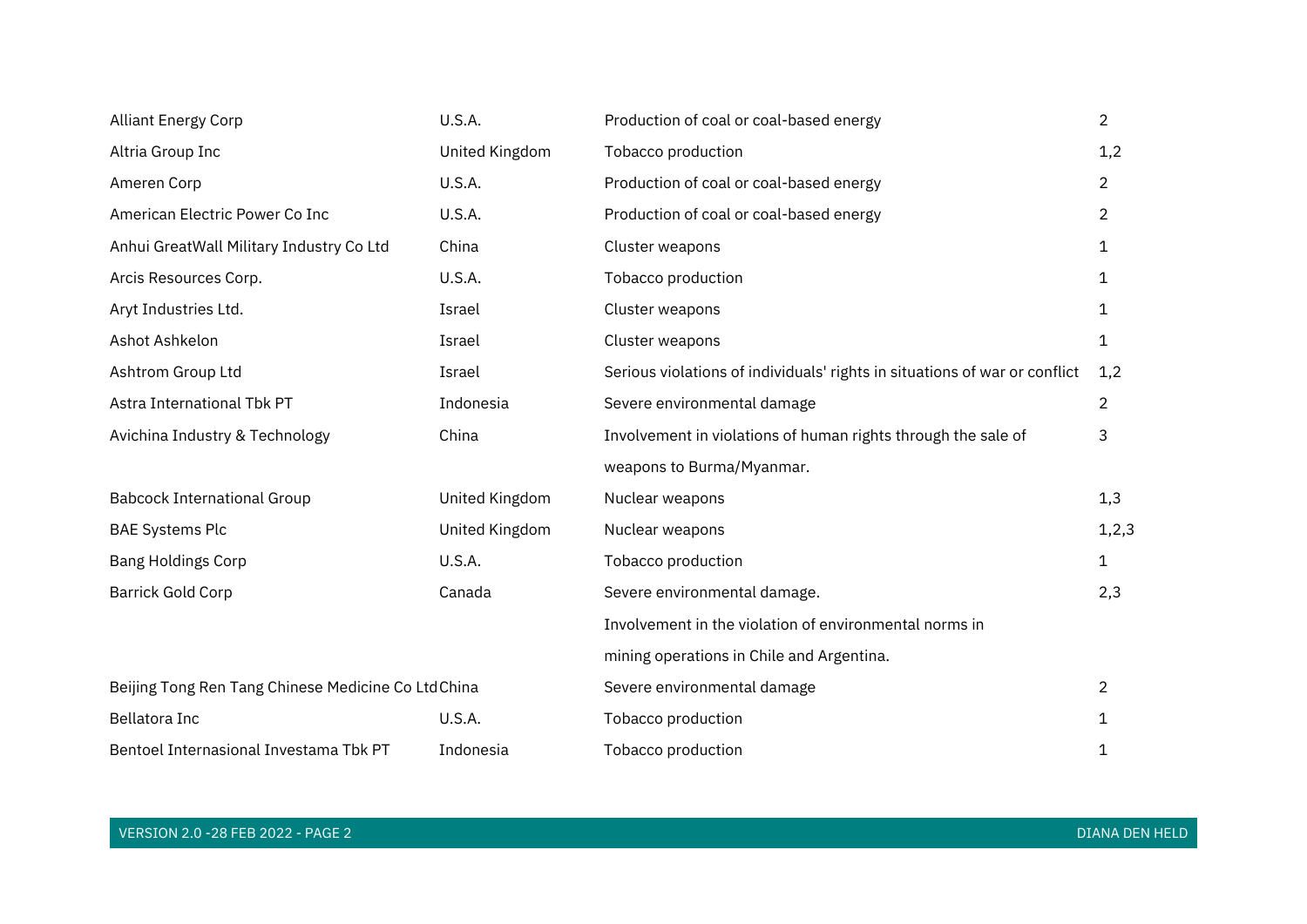| Berkshire Hathaway Energy Co                            | U.S.A.          | Production of coal or coal-based energy                    | $\overline{2}$ |
|---------------------------------------------------------|-----------------|------------------------------------------------------------|----------------|
| <b>Bharat Dynamics Limited</b>                          | India           | Nuclear weapons                                            | $\mathbf{1}$   |
| <b>Bharat Heavy Electricals Ltd</b>                     | India           | Severe environmental damage.                               | 2,3            |
|                                                         |                 | Involvement in the violation of environmental norms at the |                |
|                                                         |                 | World Heritage site of the Sundarbans in Bangladesh.       |                |
| BHP Group Ltd/BHP Group Plc                             | Australia       | Production of coal or coal-based energy.                   | 2,3            |
|                                                         |                 | Involvement in the violation of environmental norms and    |                |
|                                                         |                 | human rights in mining operations in Brazil.               |                |
| <b>Boeing Company</b>                                   | U.S.A.          | Nuclear weapons                                            | 1, 2, 3        |
| Booz Allen Hamilton Holding                             | U.S.A.          | Nuclear weapons                                            | 3              |
| British American Tobacco Bangladesh Co Ltd              | Bangladesh      | Tobacco production                                         | 1              |
| British American Tobacco Kenya Ltd                      | Kenya           | Tobacco production                                         | 1              |
| British American Tobacco Malaysia Bhd                   | Malaysia        | Tobacco production                                         | 1,2            |
| British American Tobacco Plc                            | United Kingdom  | Tobacco production                                         | 1,2            |
| British American Tobacco Uganda Ltd                     | Uganda          | Tobacco production                                         | $\mathbf 1$    |
| British American Tobacco Vranje AD Vranje               | Serbia          | Tobacco production                                         | 1              |
| British American Tobacco Zambia PLC                     | Zambia          | Tobacco production                                         | 1              |
| British American Tobacco Zimbabwe Holdings Ltd Zimbabwe |                 | Tobacco production                                         | 1              |
| Brookfield Asset Management Inc                         | Canada          | Nuclear weapons                                            | 3              |
| <b>Bulgartabac Holding AD</b>                           | <b>Bulgaria</b> | Tobacco production                                         | $\mathbf{1}$   |
| <b>BWX Technologies Inc</b>                             | U.S.A.          | Nuclear weapons                                            | 1, 2, 3        |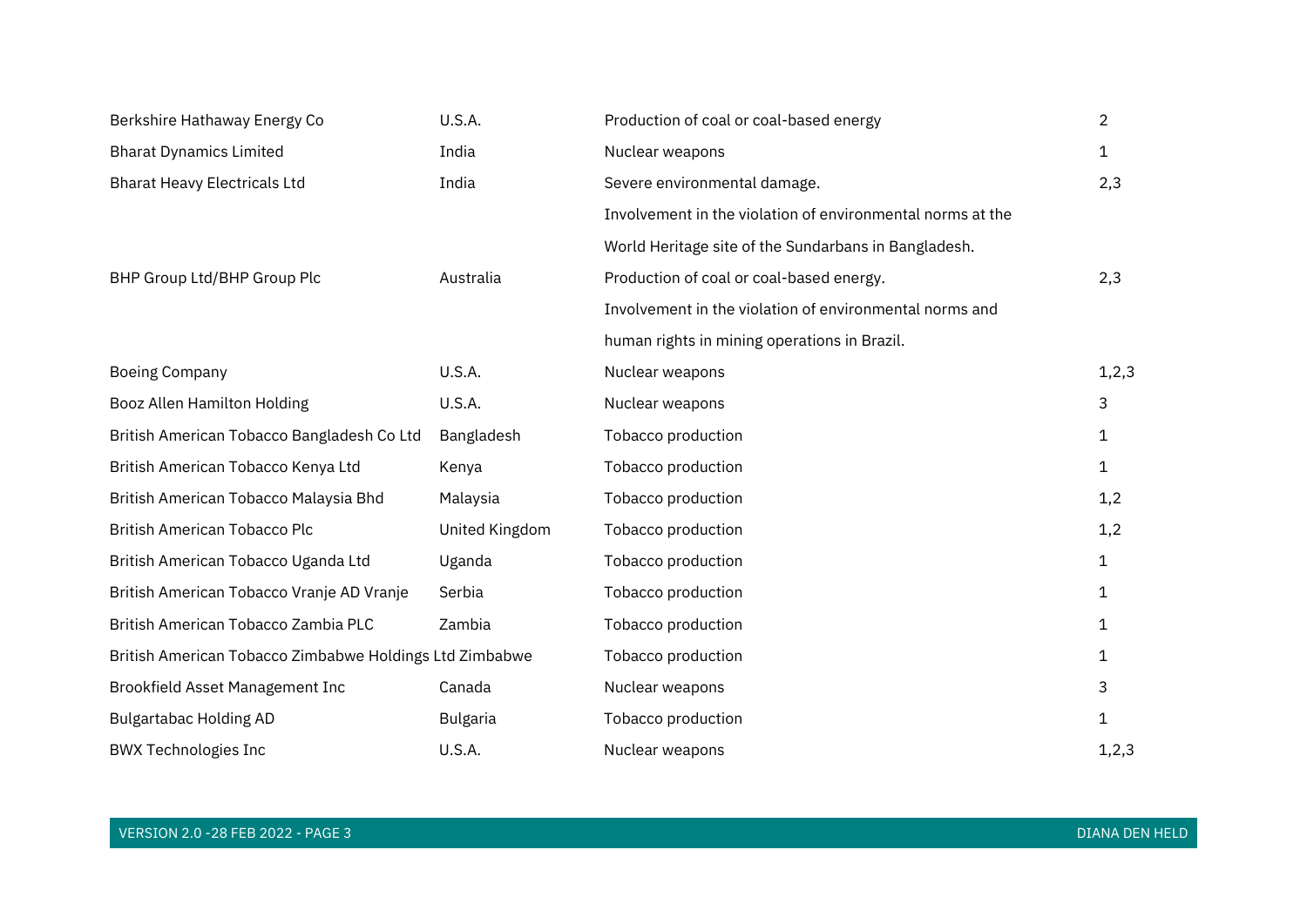#### *(Former Babcock & Wilcox Co)*

| <b>Canadian Natural Resources Limited</b>      | Canada         | Unacceptable greenhouse gas emissions                | $\overline{2}$ |
|------------------------------------------------|----------------|------------------------------------------------------|----------------|
| <b>Capital Power Corp</b>                      | Canada         | Production of coal or coal-based energy              | $\overline{2}$ |
| Carreras Ltd                                   | Jamaica        | Tobacco production                                   | 1              |
| Cat Loi JSC                                    | Vietnam        | Tobacco production                                   | 1              |
| Cenovus Energy Inc                             | Canada         | Unacceptable greenhouse gas emissions                | $\overline{2}$ |
| Centrais Eletricas Brasileiras SA (Eletrobras) | <b>Brazil</b>  | Violation of human rights                            | 2,3            |
|                                                |                | Involvement in the violation of human rights in a    |                |
|                                                |                | dam construction project in Brazil.                  |                |
| <b>CESC Ltd</b>                                | India          | Production of coal or coal-based energy              | $\overline{2}$ |
| CEZ AS                                         | Czech Republic | Production of coal or coal-based energy              | 2              |
| Ceylon Tobacco Co PLC                          | Sri Lanka      | Tobacco production                                   | 1              |
| China Aerospace International Holdings         | China          | Cluster weapons, Nuclear weapons                     | 1              |
| China Coal Energy Co Ltd                       | China          | Production of coal or coal-based energy              | $\overline{2}$ |
| China Isotope & Radiation Corp                 | China          | Nuclear weapons                                      | 1              |
| China National Nuclear Power Co Ltd            | China          | Nuclear weapons                                      | 1              |
| China Power International Development Ltd      | China          | Acting against the targets of the Paris agreement by | 2,3            |
|                                                |                | expanding its coal operations.                       |                |
| China Resources Power Holdings Co Ltd          | China          | Acting against the targets of the Paris agreement by | 2,3            |
|                                                |                | expanding its coal operations.                       |                |
| China Shenhua Energy Co Ltd                    | China          | Acting against the targets of the Paris agreement by | 2,3            |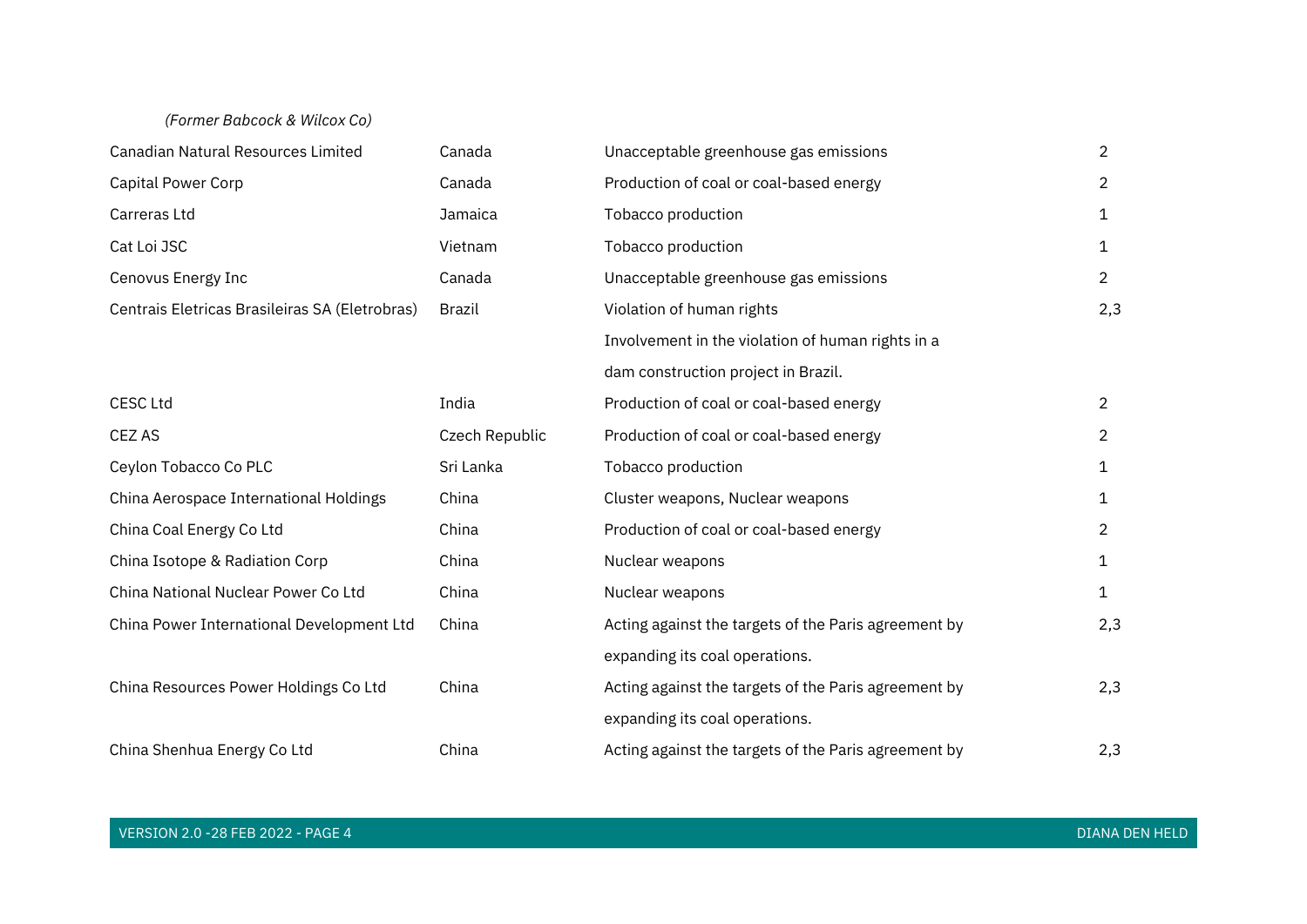#### expanding its coal operations.

| China Shipbuilding Industry Company Limited China        |                | Nuclear weapons                                                            | 1,3            |
|----------------------------------------------------------|----------------|----------------------------------------------------------------------------|----------------|
| China Shipbuilding Industry Group Power Co LtdChina      |                | Nuclear weapons                                                            | $\mathbf{1}$   |
| China Spacesat                                           | China          | Cluster weapons, Nuclear weapons                                           | 1              |
| China Traditional Chinese Medicine Holdings Co Ltd China |                | Severe environmental damage                                                | $\overline{2}$ |
| Chugoku Electric Power Co Inc                            | Japan          | Production of coal or coal-based energy                                    | $\overline{2}$ |
| Cintas Corp                                              | U.S.A.         | Involvement in the violation of labor rights in the USA                    | 3              |
| <b>CLP Holdings Ltd</b>                                  | China          | Production of coal or coal-based energy                                    | $\overline{2}$ |
| <b>CMS Energy Corp</b>                                   | U.S.A.         | Production of coal or coal-based energy                                    | $\overline{2}$ |
| CNIM S.A.                                                | France         | Nuclear weapons                                                            | $\mathbf{1}$   |
| <b>CNNC International Limited</b>                        | China          | Nuclear weapons                                                            | 1              |
| Coal India Ltd                                           | India          | Acting against the targets of the Paris agreement by                       | 2,3            |
|                                                          |                | expanding its coal operations.                                             |                |
| Cohort plc                                               | United Kingdom | Nuclear weapons                                                            | $\mathbf{1}$   |
| Coka Duvanska Industrija AD Coka                         | Serbia         | Tobacco production                                                         | 1              |
| Companhia Energetica de Minas Gerais                     | <b>Brazil</b>  | Involvement in the violation of human rights in a                          | 3              |
|                                                          |                | dam construction project in Brazil                                         |                |
| <b>CONSOL Energy Inc</b>                                 | <b>U.S.A.</b>  | Production of coal or coal-based energy                                    | $\overline{2}$ |
| <b>CTO PCL</b>                                           | United Kingdom | Tobacco production                                                         | 1              |
| Danya Cebus Ltd                                          | Israel         | Serious violations of individuals' rights in situations of war or conflict | $\overline{2}$ |
| <b>Dassault Aviation SA</b>                              | France         | Nuclear weapons                                                            | 1              |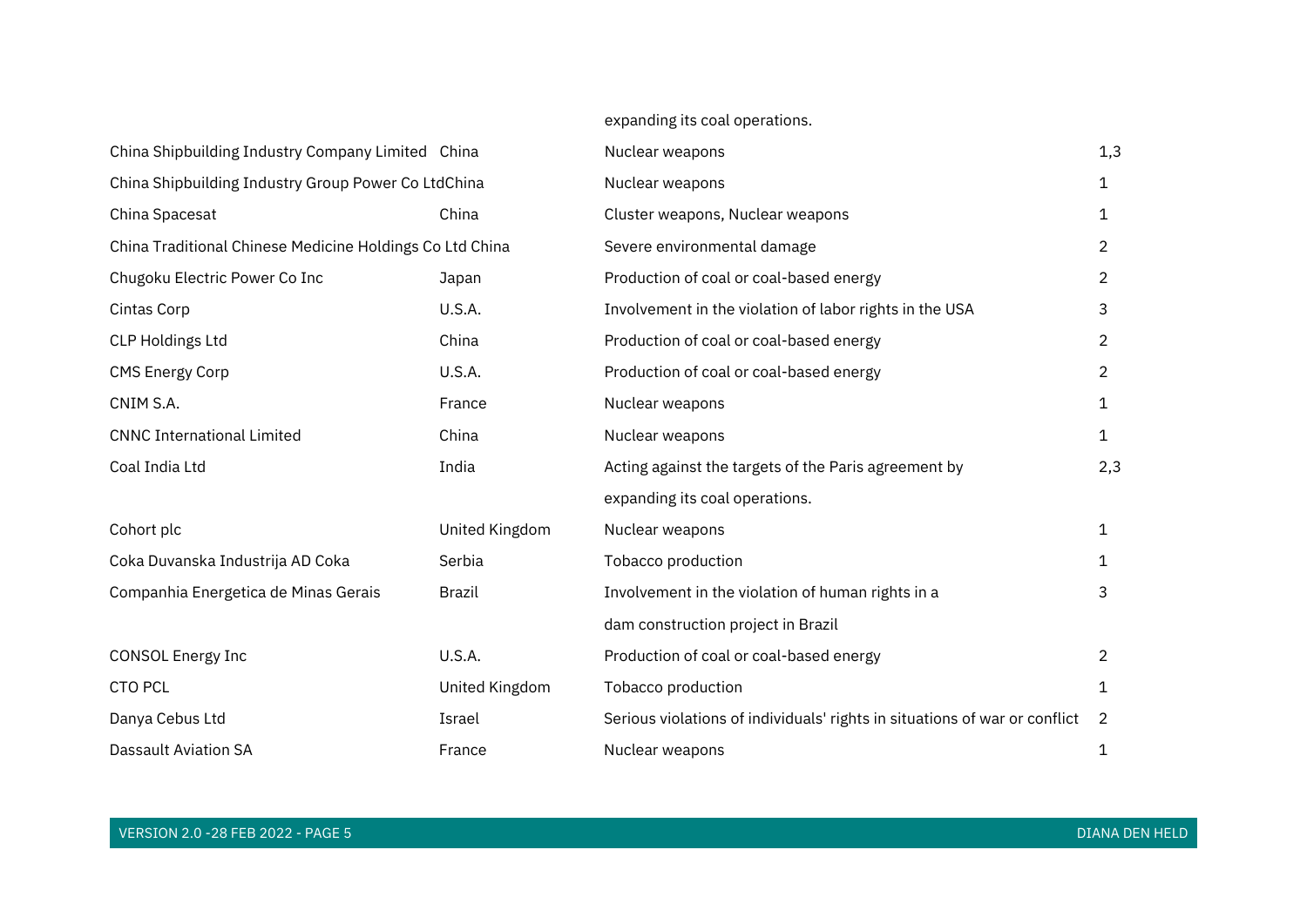| Datang International Power Generation Co Ltd China                                               |               | Production of coal or coal-based energy                                    | $\overline{2}$ |
|--------------------------------------------------------------------------------------------------|---------------|----------------------------------------------------------------------------|----------------|
| Deutsche Telekom AG                                                                              | Germany       | Involvement in the violation of labor rights in the USA                    | 3              |
| <b>DMCI Holdings Inc</b>                                                                         | Philippines   | Production of coal or coal-based energy                                    | $\overline{c}$ |
| DTE Energy Co                                                                                    | U.S.A.        | Production of coal or coal-based energy                                    | $\overline{c}$ |
| Ducommun Incorporated                                                                            | <b>U.S.A.</b> | Nuclear weapons                                                            | 1              |
| Duke Energy Corp                                                                                 | U.S.A.        | Severe environmental damage                                                | $\overline{2}$ |
| (Incl. subsidiaries Duke Energy Carolinas LLC, Duke Energy Progress LLC and Progress Energy Inc) |               |                                                                            |                |
| Duvanska Industrija AD Bujanovac                                                                 | Serbia        | Tobacco production                                                         | $\mathbf{1}$   |
| Duvanski Kombinat ad Podgorica                                                                   | Montenegro    | Tobacco production                                                         | 1              |
| Eastern Tobacco                                                                                  | Egypt         | Tobacco production                                                         | 1              |
| Elbit Systems Ltd                                                                                | Israel        | Involvement in sales of military equipment used in violation of            | 2,3            |
|                                                                                                  |               | human rights in Israel, as well as involvement in cluster munitions        |                |
| Elco Ltd                                                                                         | Israel        | Serious violations of individuals' rights in situations of war or conflict | $\overline{2}$ |
| Electra Ltd                                                                                      | Israel        | Serious violations of individuals' rights in situations of war or conflict | 2              |
| Electric Power Development Co Ltd                                                                | Japan         | Production of coal or coal-based energy                                    | $\overline{2}$ |
| <b>Electricity Generating PCL</b>                                                                | Thailand      | Production of coal or coal-based energy                                    | 2              |
| Electronic Cigarettes International Group Ltd                                                    | <b>U.S.A.</b> | Tobacco production                                                         | 1              |
| <b>Elsewedy Electric Co</b>                                                                      | Egypt         | Severe environmental damage.                                               | 2,3            |
|                                                                                                  |               | Involvement in the violation of environmental norms at the World           |                |
|                                                                                                  |               | Heritage site of the Selous Game Reserve in Tanzania.                      |                |
| Emera Inc                                                                                        | Canada        | Production of coal or coal-based energy                                    | 2              |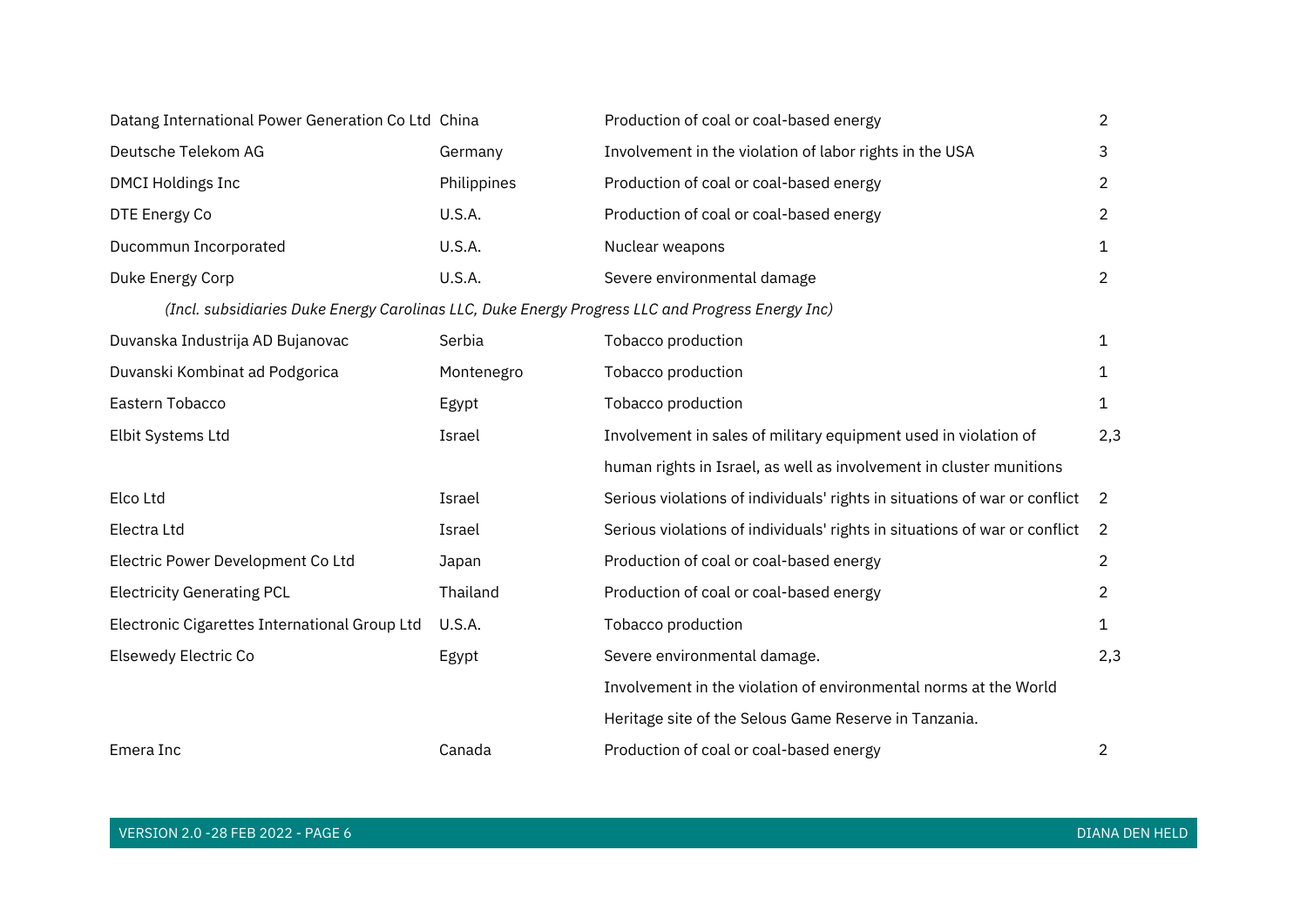| Enbridge Inc                        | Canada             | Involvement in the violation of human rights in the construction of      | 3              |
|-------------------------------------|--------------------|--------------------------------------------------------------------------|----------------|
|                                     |                    | an oil pipeline in the USA.                                              |                |
| Eneva SA                            | Brazil             | Production of coal or coal-based energy                                  | $\overline{2}$ |
| Engie Energia Chile SA              | Chile              | Production of coal or coal-based energy                                  | $\overline{2}$ |
| <b>Engility Holdings Inc</b>        | U.S.A.             | Nuclear weapons                                                          | 1              |
| <b>Entergy Corp</b>                 | U.S.A.             | Involvement in the opposition to climate change regulation in the USA 3  |                |
| Evergreen Marine Corp Taiwan Ltd    | Taiwan             | Severe environmental damage, Violation of human rights                   | 2              |
| Evergy Inc                          | U.S.A.             | Production of coal or coal-based energy.                                 | $\overline{2}$ |
|                                     |                    | Involvement in the opposition to climate change regulation in the USA. 3 |                |
| <b>Exxaro Resources Ltd</b>         | South Africa       | Acting against the targets of the Paris agreement by                     | 2,3            |
|                                     |                    | expanding its coal operations.                                           |                |
| Exxon Mobil Corp                    | <b>U.S.A.</b>      | Involvement in the opposition to climate change regulation in the USA. 3 |                |
| Fabrika Duhana Sarajevo DD Sarajevo | Bosnia Herzegovina | <b>Tobacco Production</b>                                                | 1              |
| <b>FirstEnergy Corp</b>             | U.S.A.             | Production of coal or coal-based energy                                  | 2              |
| Formosa Chemicals & Fibre Corp      | Taiwan             | Violation of human rights                                                | $\overline{2}$ |
| Formosa Taffeta Co Ltd              | Taiwan             | Violation of human rights                                                | $\overline{2}$ |
| Fortive Corp                        | U.S.A.             | Nuclear weapons                                                          | 3              |
| Fluor Corp                          | U.S.A.             | Nuclear weapons                                                          | 1, 2, 3        |
| Freeport-McMoRan Inc                | U.S.A.             | Severe environmental damage                                              | 2              |
| Gazprom PJSC                        | Russia             | Involvement in the opposition to climate change mitigation               | 3              |
|                                     |                    | in the Russian Arctic.                                                   |                |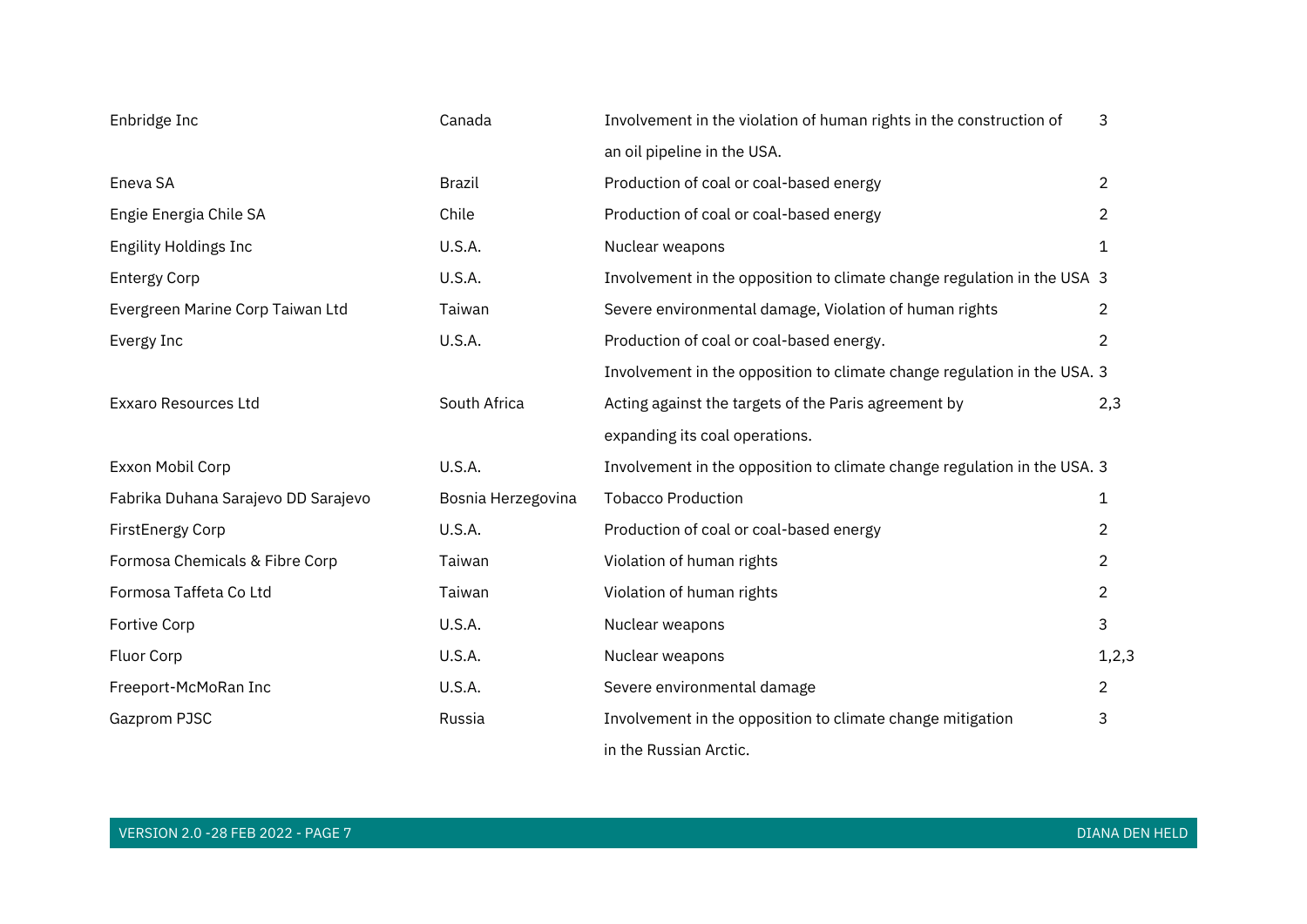| <b>General Dynamics Corp</b>                                    | U.S.A.          | Nuclear weapons                            | 1,3            |
|-----------------------------------------------------------------|-----------------|--------------------------------------------|----------------|
| <b>Genting Bhd</b>                                              | Malaysia        | Severe environmental damage                | $\overline{2}$ |
| Glencore PLC                                                    | Switzerland     | Production of coal or coal-based energy    | $\overline{2}$ |
| Godfrey Phillips India Ltd                                      | India           | <b>Tobacco Production</b>                  | 1              |
| Golden Tobacco Ltd                                              | India           | <b>Tobacco Production</b>                  | 1              |
| Gotse Delchev Tabac AD-Gotse Delchev                            | <b>Bulgaria</b> | <b>Tobacco Production</b>                  | 1              |
| GP Strategies Corp.                                             | U.S.A.          | Nuclear weapons                            | 1              |
| <b>Grand Pharmaceutical Group Ltd</b>                           | China           | Severe environmental damage                | $\overline{2}$ |
| (Former China Grand Pharmaceutical and Healthcare Holdings Ltd) |                 |                                            |                |
| <b>Great River Energy</b>                                       | U.S.A.          | Production of coal or coal-based energy    | $\overline{2}$ |
| Guangdong Electric Power Development Co LtdChina                |                 | Production of coal or coal-based energy    | $\overline{2}$ |
| Gudang Garam tbk pt                                             | Indonesia       | Tobacco production                         | 1,2            |
| Gujarat Mineral Development Corp Ltd                            | India           | Production of coal or coal-based energy    | $\overline{2}$ |
| Haci Omer Sabanci Holding AS                                    | Turkey          | Tobacco production                         | 1              |
| Halcyon Agri Corp Ltd                                           | Singapore       | Severe environmental damage                | $\overline{2}$ |
| Hanjaya Mandala Sampoerna Tbk PT                                | Indonesia       | Tobacco production                         | 1              |
| Hansae Co Ltd                                                   | South Korea     | Violation of human rights                  | $\overline{2}$ |
| Hansae Yes24 Holdings Co Ltd                                    | South Korea     | Violation of human rights                  | $\overline{2}$ |
| Hanwha Corporation                                              | South Korea     | Cluster munitions and anti-personnel mines | 3              |
| Healthier Choices Management Corp                               | U.S.A.          | Tobacco production                         | 1              |
| Hitachi Zosen Corp                                              | Japan           | Nuclear weapons                            | 3              |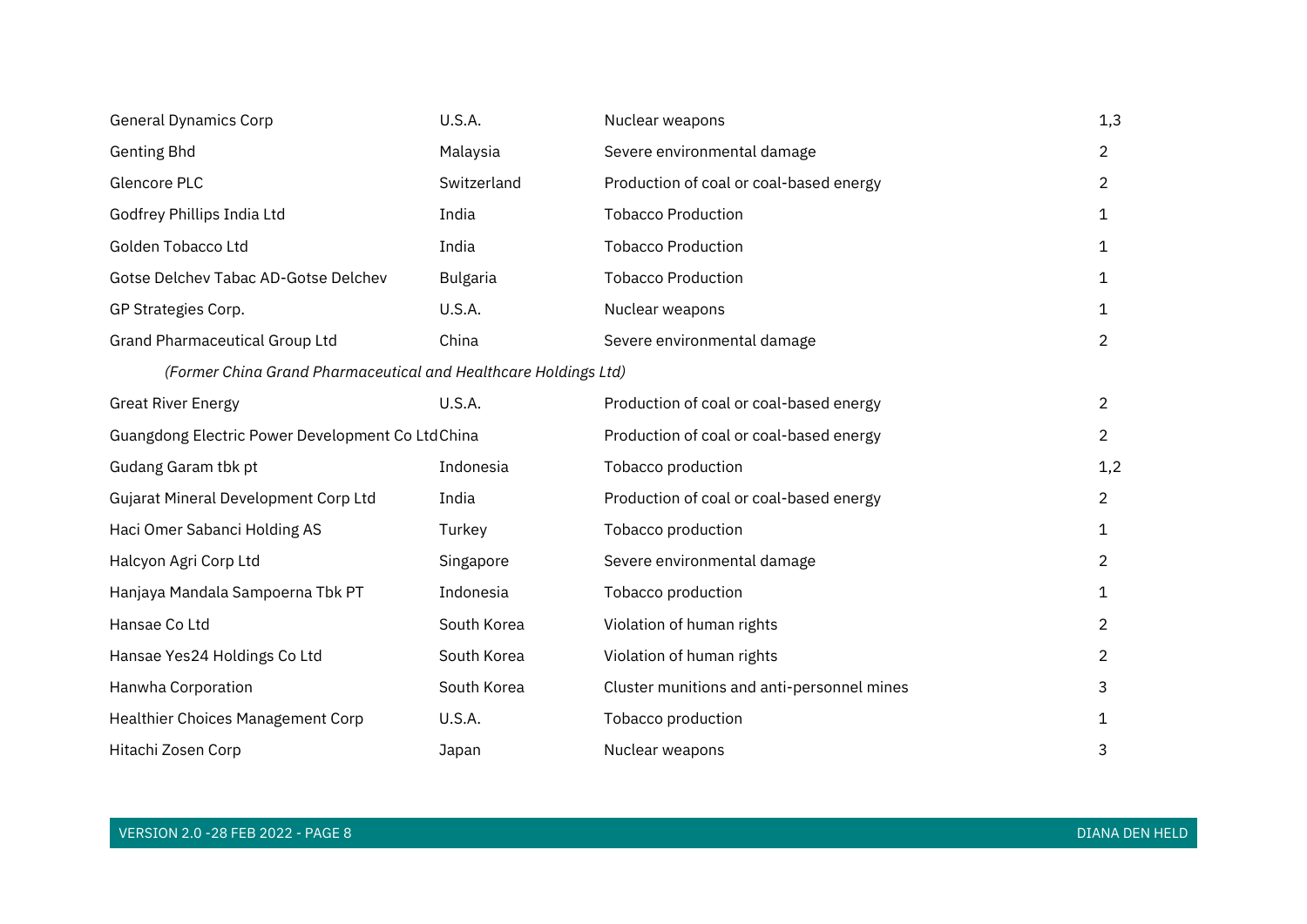| HK Electric Investments & HK () Ltd       | China          | Production of coal or coal-based energy                         | $\overline{2}$ |
|-------------------------------------------|----------------|-----------------------------------------------------------------|----------------|
| Hoang Long Group                          | Vietnam        | Tobacco production                                              | 1              |
| Hokkaido Electric Power Co Inc            | Japan          | Production of coal or coal-based energy                         | $\overline{2}$ |
| Hokuriku Electric Power Co                | Japan          | Production of coal or coal-based energy                         | $\overline{2}$ |
| Honeys Holdings Co Ltd                    | Japan          | Violation of human rights                                       | $\overline{2}$ |
| Honeywell Automation India Ltd            | India          | Nuclear weapons                                                 | 1              |
| Honeywell International Inc               | U.S.A.         | Nuclear weapons                                                 | 1, 2, 3        |
| Hrvatski Duhani DD                        | Croatia        | Tobacco production                                              | 1              |
| Huabao International Holdings Ltd         | China          | Tobacco production                                              | 1,2            |
| Huadian Energy Co Ltd                     | China          | Production of coal or coal-based energy                         | $\overline{2}$ |
| Huadian Power International Corp Ltd      | China          | Acting against the targets of the Paris agreement by            | 2,3            |
|                                           |                | expanding its coal operations.                                  |                |
| Huaneng Power International Inc           | China          | Acting against the targets of the Paris agreement by            | 2,3            |
|                                           |                | expanding its coal operations.                                  |                |
| Huntington Ingalls Industries Inc         | U.S.A.         | Nuclear weapons                                                 | 1, 2, 3        |
| Hyundai Engineering & Construction Co Ltd | South Korea    | Gross corruption                                                | $\overline{2}$ |
| Icon Vapor Inc                            | U.S.A.         | Tobacco production                                              | 1              |
| <b>IDACORP Inc</b>                        | U.S.A.         | Production of coal or coal-based energy                         | $\overline{2}$ |
| IJM Corp Bhd                              | Malaysia       | Severe environmental damage                                     | $\overline{2}$ |
| <b>Imperial Brands Plc</b>                | United Kingdom | Tobacco production                                              | 1,2            |
| <b>Incitec Pivot Ltd</b>                  | Australia      | Involvement in denying the self-determination of Western Sahara | 3              |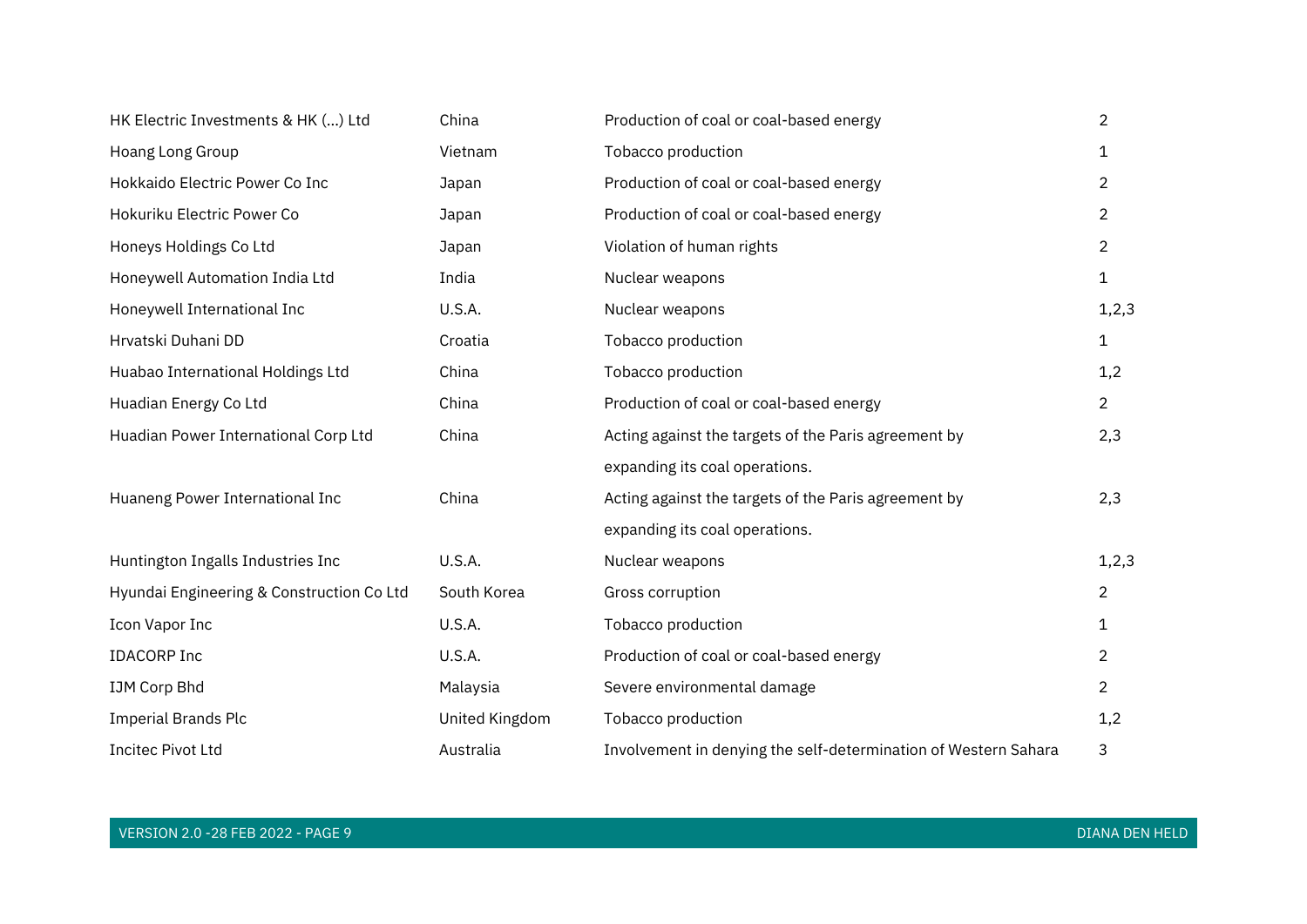#### through import of phosphate from occupied territory

| <b>Indofood Sukses Makmur</b>             | Indonesia         | Involvement in the violation of labor rights in Indonesia                  | 3              |
|-------------------------------------------|-------------------|----------------------------------------------------------------------------|----------------|
| Inner Mongolia Yitai Coal Co Ltd          | China             | Involvement in large scale coal operations                                 | 2,3            |
| <b>Imperial Oil Limited</b>               | Canada            | Unacceptable greenhouse gas emissions                                      | $\overline{2}$ |
| <b>ITC Ltd</b>                            | India             | Tobacco production                                                         | 1,2            |
| Jacobs Engineering Group Inc              | U.S.A.            | Nuclear weapons                                                            | 1, 2, 3        |
| Japan Tobacco Inc                         | Japan             | Tobacco production                                                         | 1,2            |
| Jastrzebska Spolka Weglowa SA             | Poland            | Production of coal or coal-based energy                                    | $\overline{2}$ |
| <b>JBS SA</b>                             | <b>Brazil</b>     | Gross corruption                                                           | 2,3            |
|                                           |                   | Involvement in the violation of labor rights in the USA and Brazil         |                |
| Jerusalem Cigarette Co Ltd                | Palest.Auton.Terr | Tobacco production                                                         | 1              |
| Jordan Tobacco & Cigarettes               | Jordan            | Tobacco production                                                         | 1              |
| Karelia Tobacco Co Inc SA                 | Greece            | Tobacco production                                                         | 1              |
| Khyber Tobacco Co Ltd                     | Pakistan          | Tobacco production                                                         | 1              |
| <b>KIDO Group Corp</b>                    | Vietnam           | Tobacco production                                                         | 1              |
| Kirin Holdings Ltd Co                     | Japan             | Serious violations of individuals' rights in situations of war or conflict | 2              |
| Korea Electric Power Corp (KEPCO)         | South Korea       | Acting against the targets of the Paris agreement by                       | 2,3            |
|                                           |                   | expanding its coal operations, as well as involvement in violations        |                |
|                                           |                   | of human rights at Xe-Pian Xe-Namnoy dam in Laos.                          |                |
| Korea Line Corp                           | South Korea       | Severe environmental damage, Violation of human rights                     | $\overline{2}$ |
| Korea Shipbuilding & Offshore Engineering | South Korea       | Involvement in the violation of labor rights in South Korea                | 3              |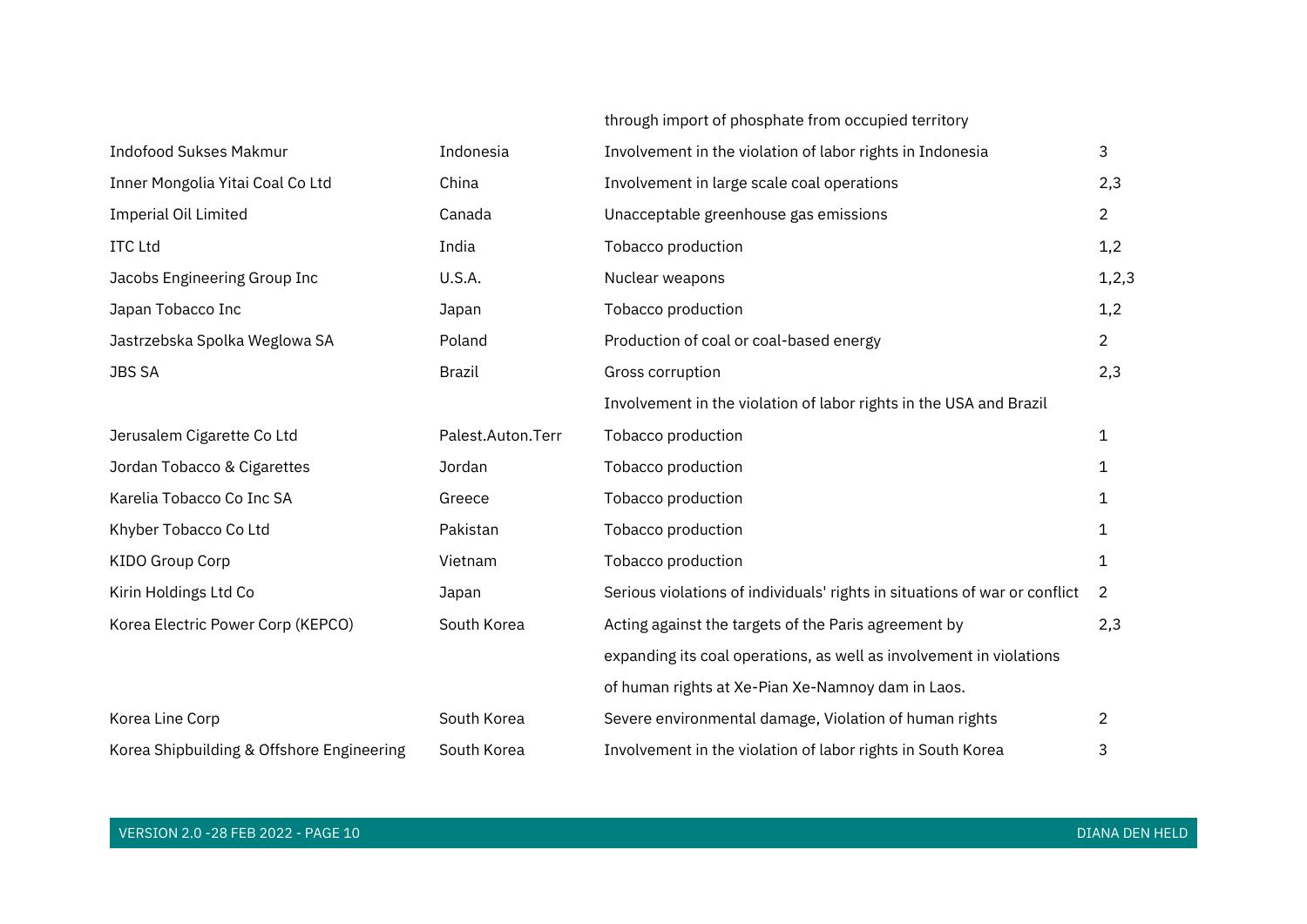| KT&G Corp                        | South Korea   | Tobacco production                                               | 1,2            |
|----------------------------------|---------------|------------------------------------------------------------------|----------------|
| Kyushu Electric Power Co Inc     | Japan         | Production of coal or coal-based energy                          | $\overline{2}$ |
| <b>L&amp;T Finance Holdings</b>  | India         | Nuclear weapons                                                  | 1              |
| L&T Technology Services Ltd      | India         | Nuclear weapons                                                  | 1              |
| L3Harris Corporation             | U.S.A.        | Nuclear weapons, cluster munitions and anti-personnel mines      | 1,3            |
| Larsen & Toubro                  | India         | Nuclear weapons                                                  | 1,3            |
| Larsen & Toubro Infotech Limited | India         | Nuclear weapons                                                  | $\mathbf{1}$   |
| Leidos Holdings Inc              | U.S.A.        | Nuclear weapons                                                  | 3              |
| Leonardo SpA                     | Italy         | Nuclear weapon, Gross corruption                                 | 1, 2, 3        |
| LIG NEX1                         | South Korea   | Cluster weapons                                                  | $\mathbf 1$    |
| Lockheed Martin Corp             | U.S.A.        | Nuclear weapons, cluster munitions and anti-personnel mines      | 1, 2, 3        |
| LT Group Inc                     | Philippines   | Tobacco production                                               | 1              |
| Lubelski Wegiel Bogdanka SA      | Poland        | Production of coal or coal-based energy                          | 2              |
| Lukoil PJSC                      | Russia        | Involvement in the violation of environmental norms in           | 3              |
|                                  |               | oil extraction operations Russia.                                |                |
| Luthai Textile Co Ltd            | China         | Violation of human rights                                        | 2              |
| Malakoff Corp Bhd                | Malaysia      | Production of coal or coal-based energy                          | $\overline{2}$ |
| Marathon Petroleum Corp          | U.S.A.        | Involvement in the violation of human rights in the construction | 3              |
|                                  |               | of an oil pipeline in the USA.                                   |                |
| Marfrig Global Foods SA          | <b>Brazil</b> | Severe environmental damage                                      | $\overline{2}$ |
| mCig Inc                         | U.S.A.        | Tobacco production                                               | 1              |

VERSION 2.0 -28 FEB 2022 - PAGE 11 DIANA DEN HELD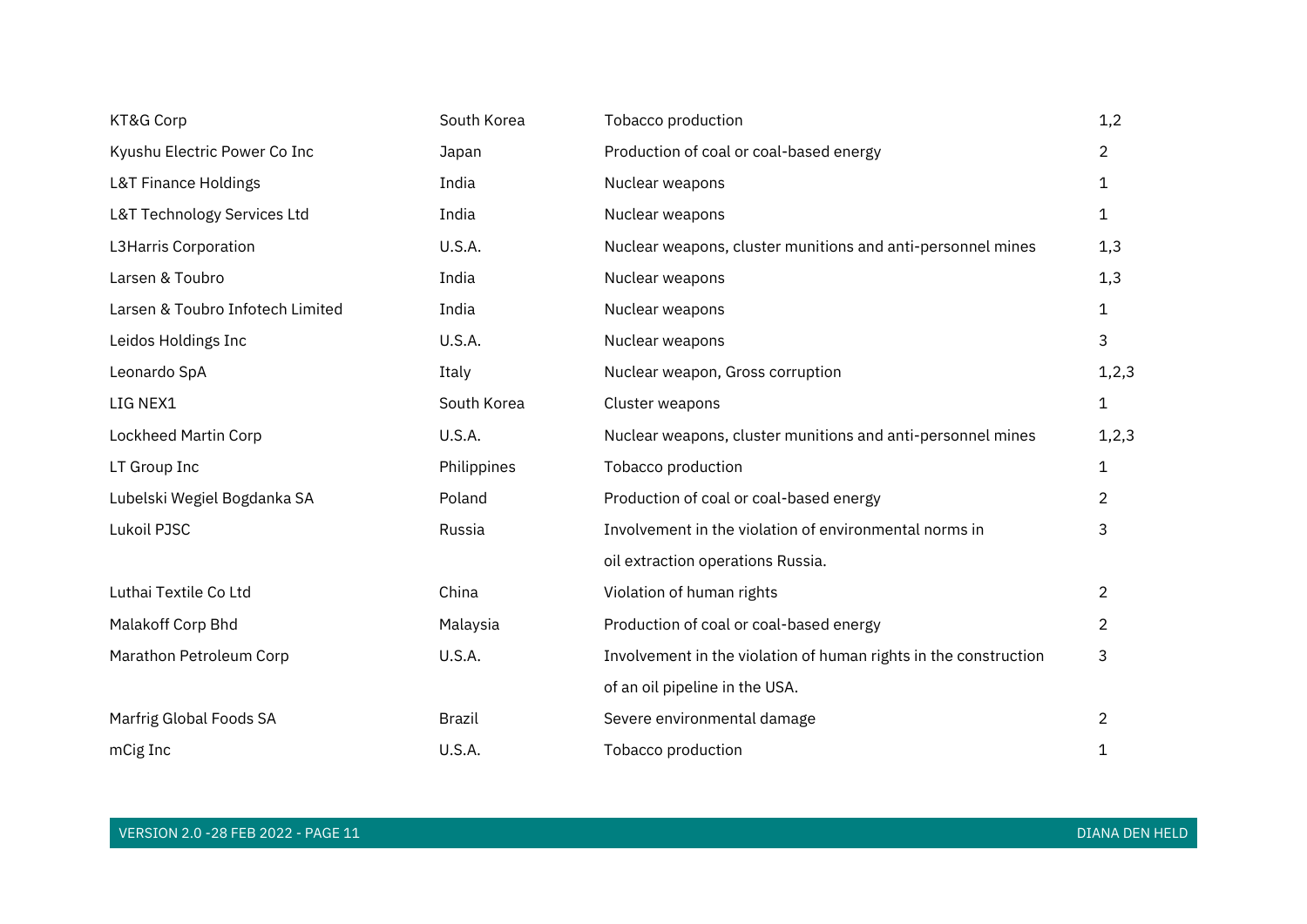| MediGreen Holdings                         | U.S.A.          | Tobacco production                                                                                                                       | 1              |
|--------------------------------------------|-----------------|------------------------------------------------------------------------------------------------------------------------------------------|----------------|
| <b>MGE Energy Inc</b>                      | U.S.A.          | Production of coal or coal-based energy                                                                                                  | 2              |
| MidAmerican Energy Co                      | U.S.A.          | Production of coal or coal-based energy                                                                                                  | $\overline{2}$ |
| MindTree Ltd                               | India           | Nuclear weapons                                                                                                                          | 1              |
| Mivne Real Estate KD Ltd                   | Israel          | Serious violations of individuals' rights in situations of war or conflict                                                               | 2              |
| MMC Norilsk Nickel PJSC                    | Russia          | Severe environmental damage                                                                                                              | $\overline{2}$ |
| Moog, Inc.                                 | U.S.A.          | Nuclear weapons                                                                                                                          | 1              |
| New Hope Corp Ltd                          | Australia       | Production of coal or coal-based energy                                                                                                  | $\overline{2}$ |
| Ngan Son JSC                               | Vietnam         | Tobacco production                                                                                                                       | 1              |
| Nhale                                      | <b>U.S.A.</b>   | Tobacco production                                                                                                                       | 1              |
| Nien Hsing Textile Co Ltd                  | Taiwan          | Violation of human rights                                                                                                                | $\overline{2}$ |
| Nikotiana BT Holding AD Sofia              | <b>Bulgaria</b> | Tobacco production                                                                                                                       | 1              |
| Norinco International Cooperation Ltd      | China           | Cluster weapons                                                                                                                          | 1              |
| Northrop Grumman Corp                      | U.S.A.          | Nuclear weapons                                                                                                                          | 1, 2, 3        |
| NorthWestern Corp                          | U.S.A.          | Production of coal or coal-based energy                                                                                                  | $\overline{2}$ |
| NRG Energy Inc                             | U.S.A.          | Production of coal or coal-based energy                                                                                                  | $\overline{2}$ |
| <b>NTPC Ltd</b>                            | India           | Production of coal or coal-based energy.                                                                                                 | 2,3            |
| NTC Industries Ltd                         | India           | Involvement in the violation of environmental norms at the<br>World Heritage site of the Sundarbans in Bangladesh.<br>Tobacco production | 1              |
|                                            |                 |                                                                                                                                          |                |
| Nutrien Ltd (former PotashCorp and Agrium) | Canada          | Involvement in denying the self-determination of Western Sahara                                                                          | 3              |
|                                            |                 | through import of phosphate from occupied territory                                                                                      |                |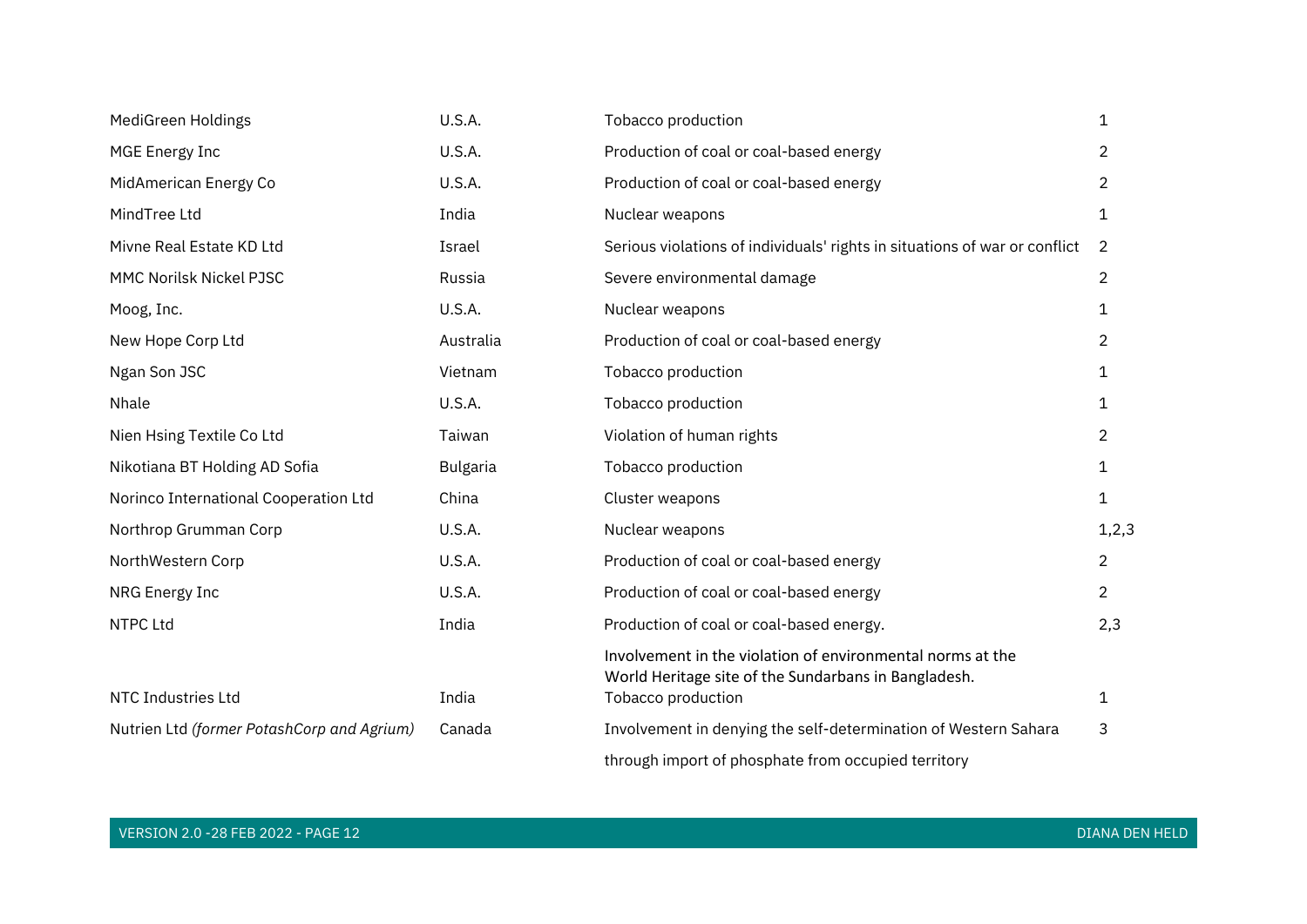| <b>OGE Energy Corp</b>           | U.S.A.         | Production of coal or coal-based energy                                    | $\overline{2}$ |
|----------------------------------|----------------|----------------------------------------------------------------------------|----------------|
| Oil & Natural Gas Corp Ltd       | India          | Serious violations of individuals' rights in situations of war or conflict | 2              |
| Okinawa Electric Power Co Inc    | Japan          | Production of coal or coal-based energy                                    | $\overline{2}$ |
| Otter Tail Corp                  | U.S.A.         | Production of coal or coal-based energy                                    | $\overline{2}$ |
| PacifiCorp                       | U.S.A.         | Production of coal or coal-based energy                                    | $\overline{2}$ |
| Pakistan Tobacco Co Ltd          | Pakistan       | Tobacco production                                                         | 1              |
| Pan Ocean Co Ltd                 | South Korea    | Severe environmental damage, Violation of human rights                     | $\overline{2}$ |
| Peabody Energy Corp              | U.S.A.         | Production of coal or coal-based energy.                                   | 2,3            |
|                                  |                | Involvement in the opposition to climate change regulation in the USA      |                |
| Page Industries Ltd              | India          | Violation of human rights                                                  | $\overline{2}$ |
| PGE Polska Grupa Energetyczna SA | Poland         | Production of coal or coal-based energy                                    | $\overline{2}$ |
| Philip Morris Cr AS              | Czech Republic | Tobacco production                                                         | 1,2            |
| Philip Morris International Inc  | U.S.A.         | Tobacco production                                                         | 1,2            |
| Philip Morris Operations AD Nis  | Serbia         | Tobacco production                                                         | $\mathbf{1}$   |
| Philip Morris Pakistan Ltd       | Pakistan       | Tobacco production                                                         | 1              |
| Phillips 66                      | U.S.A.         | Involvement in the violation of human rights in the construction of        | 3              |
|                                  |                | an oil pipeline in the USA                                                 |                |
| Pinnacle West Capital Corp       | U.S.A.         | Production of coal or coal-based energy                                    | $\overline{2}$ |
| <b>PNM Resources Inc</b>         | U.S.A.         | Production of coal or coal-based energy                                    | $\overline{2}$ |
| POBIS TNC Co., Ltd.              | South Korea    | Tobacco production                                                         | 1              |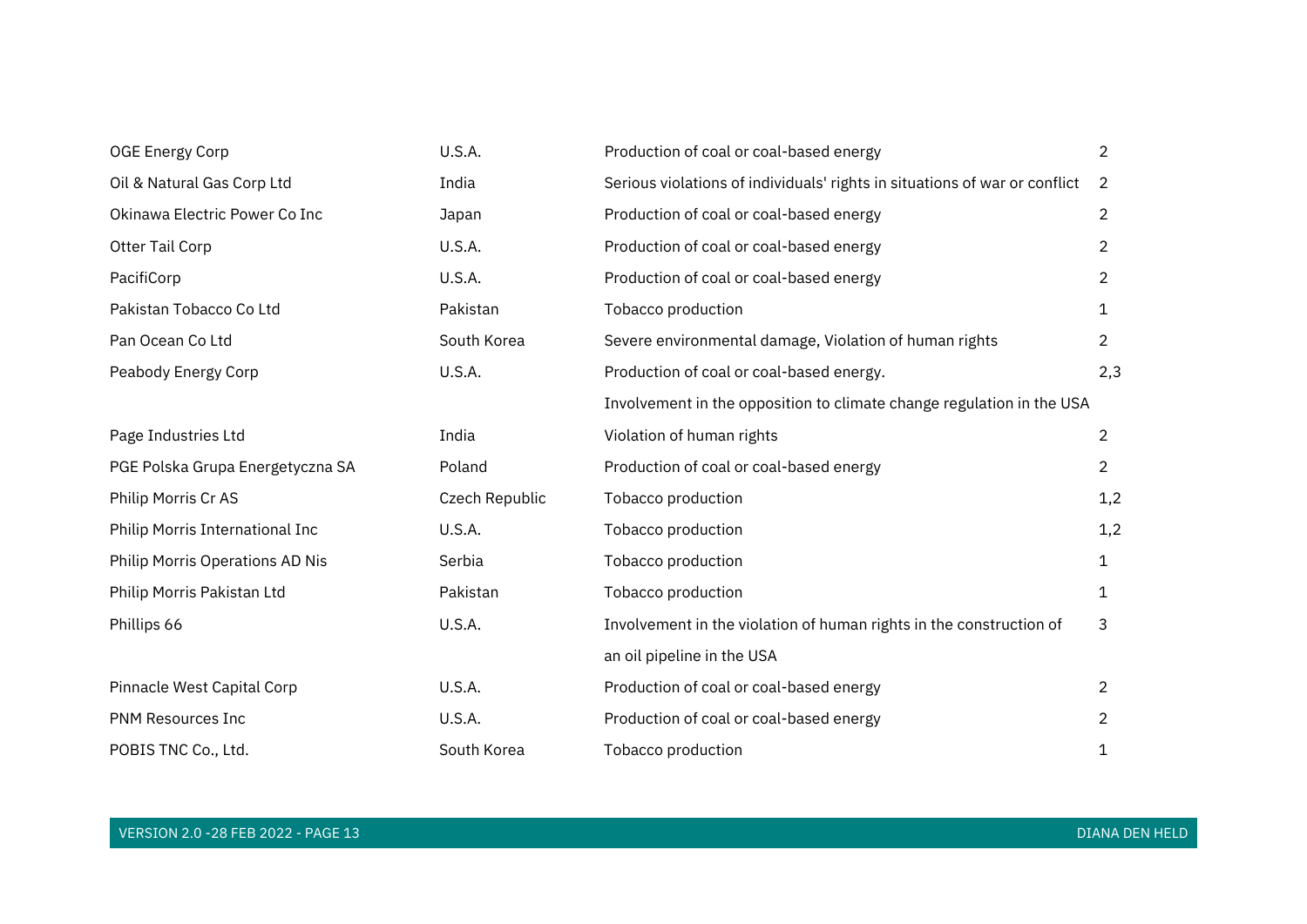| Poongsan Corp                        | South Korea | Cluster weapons                                                | $\mathbf{1}$   |
|--------------------------------------|-------------|----------------------------------------------------------------|----------------|
| Poongsan Holdings Corp               | South Korea | Cluster weapons                                                | 1,2            |
| <b>POSCO</b>                         | South Korea | Severe environmental damage                                    | 2,3            |
|                                      |             | Involvement in the violation of labor rights in Turkey         |                |
| Posco International Corp             | South Korea | Severe environmental damage                                    | 2,3            |
| (Former Posco Daewoo Corp)           |             | Involvement in the violation of labor rights in Turkey         |                |
| Power Construction Corp of China Ltd | China       | Involvement in the violation of environmental norms at the     | 3              |
|                                      |             | World Heritage site of the Selous Game Reserve in Tanzania     |                |
| Press Corp Plc                       | Malawi      | Tobacco production                                             | $\mathbf{1}$   |
| PT Adaro Energy Tbk                  | Indonesia   | Acting against the targets of the Paris agreement by           | 3              |
|                                      |             | expanding its coal operations                                  |                |
| Public Power Corp SA                 | Greece      | Production of coal or coal-based energy                        | $\overline{2}$ |
| Pyxus International, Inc.            | U.S.A.      | Tobacco production                                             | 1              |
| Ratch Group Public Co Ltd            | Thailand    | Involvement in violations of human rights at                   | 3              |
|                                      |             | Xe-Pian Xe-Namnoy dam in Laos                                  |                |
| Raytheon Technologies Corp           | U.S.A.      | Nuclear weapons, as well as involvement in the sale of weapons | 1,3            |
|                                      |             | used in violation of human rights in Yemen                     |                |
| <b>Reinet Investments SCA</b>        | Luxembourg  | Tobacco production                                             | $\mathbf{1}$   |
| Reliance Infrastructure Ltd          | India       | Production of coal or coal-based energy                        | $\overline{2}$ |
| Reliance Power Ltd                   | India       | Production of coal or coal-based energy                        | $\overline{2}$ |
| <b>Renault SA</b>                    | France      | Involvement in the violation of labor rights in Turkey         | 3              |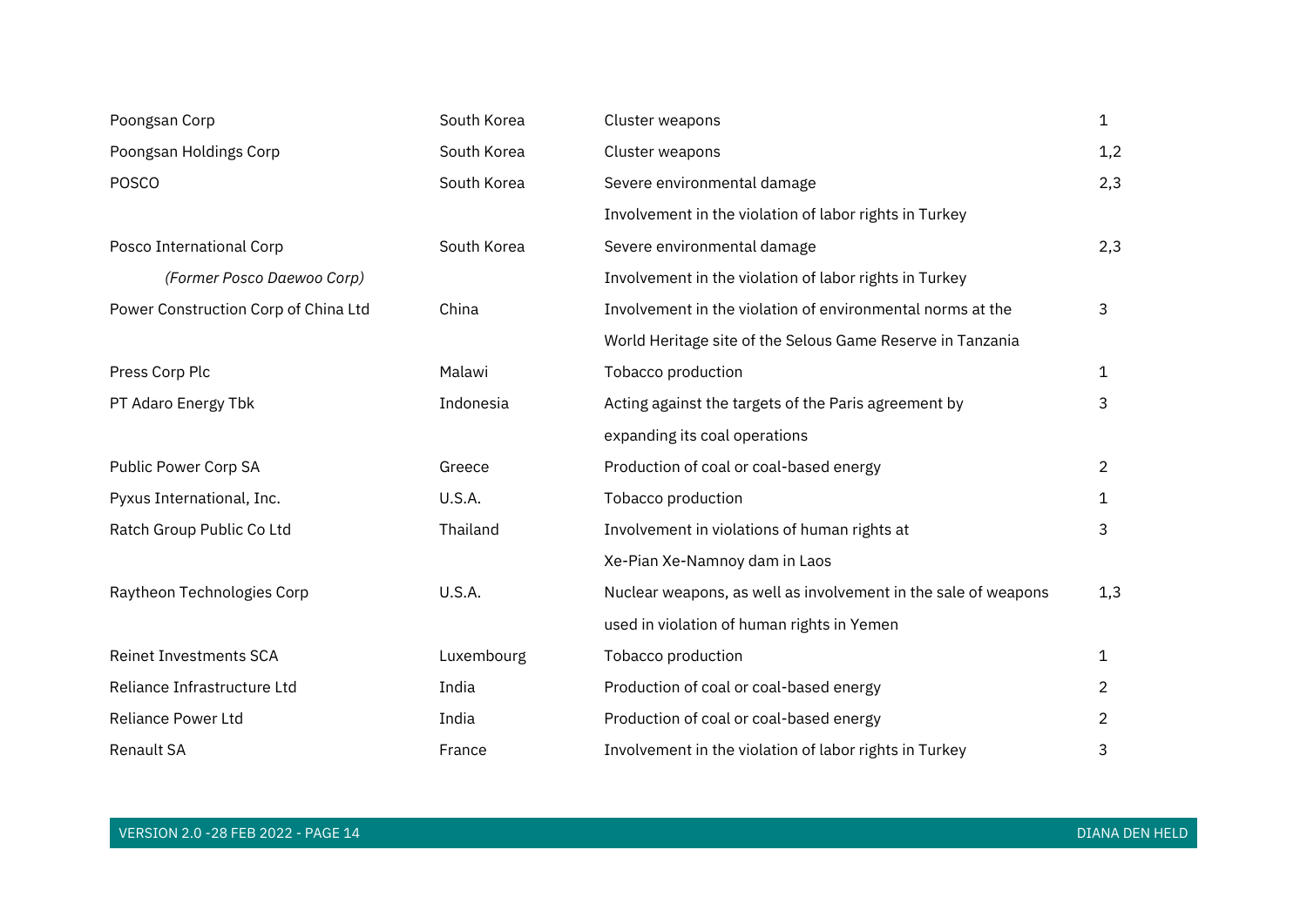| Repsol SA                                | Spain          | Involvement in the violation of human rights in a                                              | 3              |
|------------------------------------------|----------------|------------------------------------------------------------------------------------------------|----------------|
|                                          |                | gas extraction project in Peru                                                                 |                |
| Rich Cigars Inc                          | U.S.A.         | Tobacco production                                                                             | 1              |
| Rolls-Royce Holdings PLC                 | United Kingdom | Nuclear weapons                                                                                | 3              |
| Rosneft Oil Co PJSC                      | Russia         | Involvement in the violation of environmental norms in                                         | 3              |
|                                          |                | oil extraction operations Russia                                                               |                |
| <b>RWE AG</b>                            | Germany        | Production of coal or coal-based energy                                                        | $\overline{c}$ |
| S&T Dynamics Co Ltd                      | South Korea    | Anti-personnel mines                                                                           | 1              |
| S&T Holdings                             | South Korea    | Anti-personnel mines                                                                           | 1              |
| Safran SA                                | France         | Nuclear weapons                                                                                | 1, 2, 3        |
| Sandhar Technologies Ltd                 | India          | Anti-personnel mines                                                                           | 1              |
| San Leon Energy Plc                      | Ireland        | Other particularly serious violations of fundamental ethical norms                             | 2              |
| Sasol Ltd                                | South Africa   | Production of coal or coal-based energy                                                        | $\overline{2}$ |
| <b>SCANA CORP</b>                        | U.S.A.         | Production of coal or coal-based energy                                                        | $\overline{2}$ |
| Scandinavian Tobacco Group A/S           | Denmark        | Tobacco production                                                                             | 1              |
| Schweitzer-Mauduit International Inc     | U.S.A.         | Tobacco production                                                                             | 1,2            |
| Science Applications International Corp. | U.S.A.         | Nuclear weapons                                                                                | 1              |
| SDIC Power Holdings Co Ltd               | China          | Acting against the targets of the Paris agreement by                                           | 2,3            |
|                                          |                | expanding its coal operations                                                                  |                |
| Serco Group Plc                          | United Kingdom | Nuclear weapons, as well as human rights violations<br>in refugee camp operations in Australia | 1, 2, 3        |
| <b>SGL Carbon SE</b>                     | Germany        | Nuclear weapons                                                                                | 1,3            |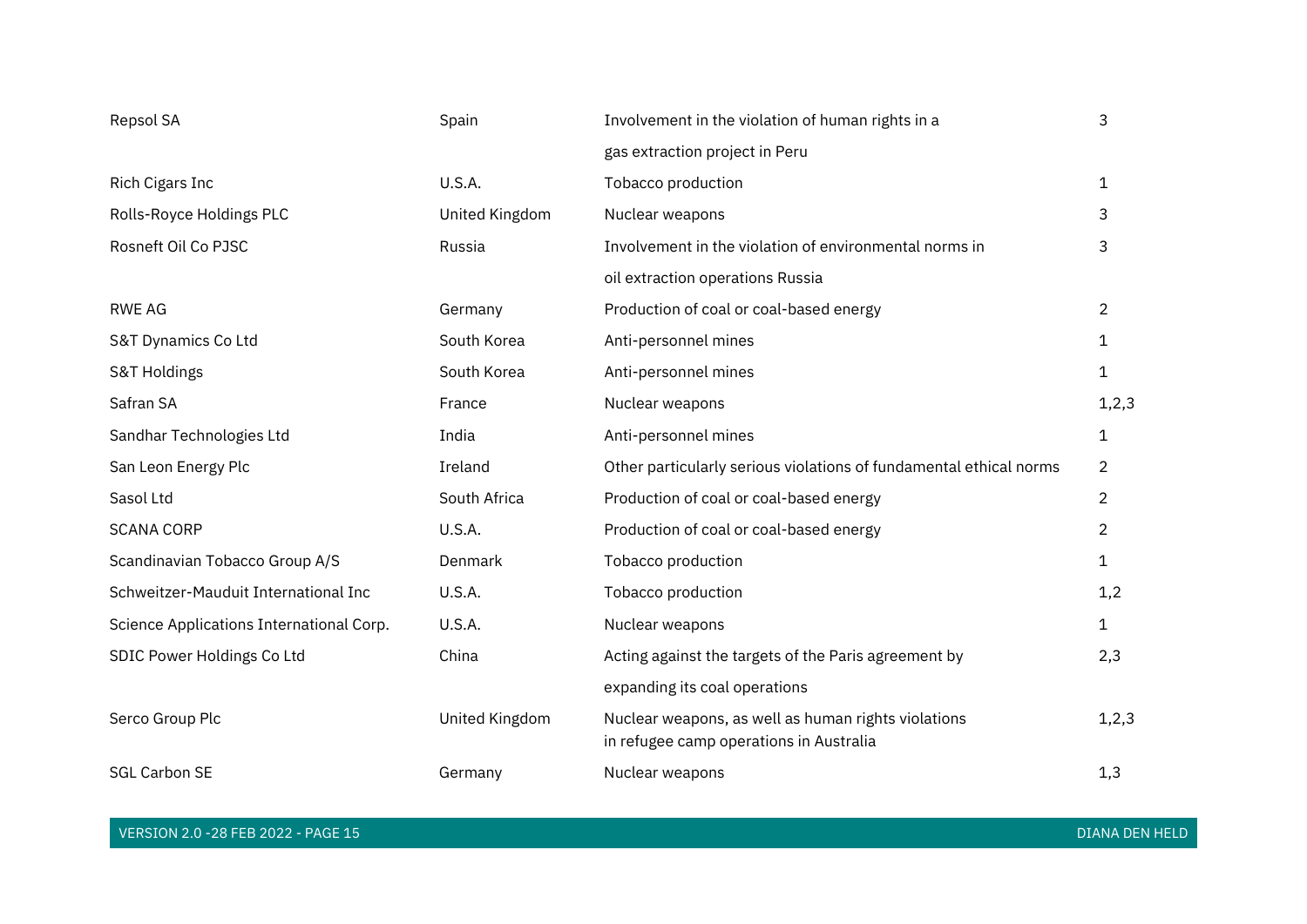| Shaanxi Coal Industry Co Ltd        | China              | Acting against the targets of the Paris agreement by                         | 3              |
|-------------------------------------|--------------------|------------------------------------------------------------------------------|----------------|
|                                     |                    | expanding its coal operations                                                |                |
| Shanghai Industrial Holdings Ltd    | China              | Tobacco production                                                           | 1,2            |
| Shanxi Lu'An Environmental Energy   | China              | Acting against the targets of the Paris agreement by                         | 3              |
| Development Co Ltd                  |                    | expanding its coal operations                                                |                |
| Shapir Engineering and Industry Ltd | Israel             | Serious violations of individuals' rights in situations of war or conflict 2 |                |
| Shell plc                           | United Kingdom     | Involvement in the violation of environmental norms and human rights 3       |                |
|                                     |                    | in oil extraction operations in Nigeria                                      |                |
| Shikoku Electric Power Co Inc       | Japan              | Production of coal or coal-based energy                                      | $\overline{2}$ |
| Shikun & Binui Ltd                  | Israel             | Serious violations of individuals' rights in situations of war or conflict   | 2              |
| Sila Holding AD                     | <b>Bulgaria</b>    | Tobacco production                                                           | 1              |
| Sinnar Bidi Udyog Ltd               | India              | Tobacco production                                                           | 1              |
| SK Holdings Co Ltd                  | South Korea        | Involvement in the violation of human rights in a gas extraction             | 3              |
|                                     |                    | project in Peru, as well as involvement in violations of human rights        |                |
|                                     |                    | at Xe-Pian Xe-Namnoy dam in Laos                                             |                |
| <b>SK Innovation Co Ltd</b>         | South Korea        | Involvement in the violation of human rights in                              | 3              |
|                                     |                    | gas extraction project in Peru                                               |                |
| Slantse Stara Zagora- BT AD         | Bulgaria           | Tobacco production                                                           | $\mathbf{1}$   |
| Smokefree Innotec Inc               | U.S.A.             | Tobacco production                                                           | 1              |
| Societe Ivoirienne des Tabacs SA    | <b>Ivory Coast</b> | Tobacco production                                                           | 1              |
| Solar Industries India Ltd          | India              | Cluster weapons                                                              | 1              |

VERSION 2.0 -28 FEB 2022 - PAGE 16 DIANA DEN HELD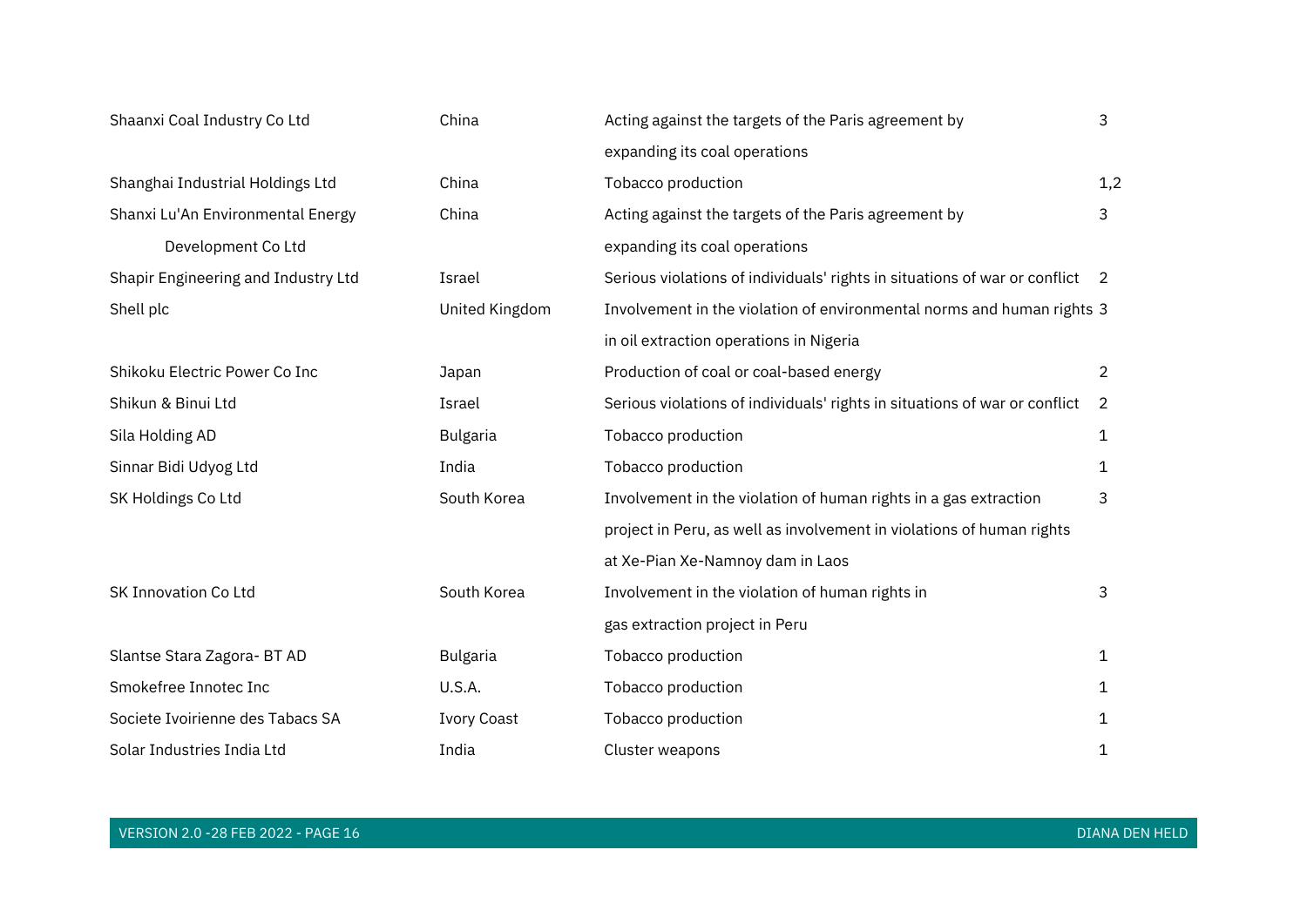| Southern Co                            | U.S.A.        | Production of coal or coal-based energy                                 | 2,3            |
|----------------------------------------|---------------|-------------------------------------------------------------------------|----------------|
|                                        |               | Involvement in the opposition to climate change regulation in the USA   |                |
| Standard Diversified Opportunities Inc | U.S.A.        | Tobacco production                                                      | 1              |
| <b>Steel Partners Holdings</b>         | U.S.A.        | Nuclear weapons                                                         | 1              |
| <b>Strumica Tabak AD</b>               | Macedonia     | Tobacco production                                                      | 1              |
| Suncor Energy Inc                      | Canada        | Unacceptable greenhouse gas emissions                                   | $\overline{2}$ |
| Swan Group of Cos., Inc.               | <b>U.S.A.</b> | Tobacco production                                                      | 1              |
| Swedish Match AB                       | Sweden        | Tobacco production                                                      | 1,2            |
| Ta Ann Holdings Bhd                    | Malaysia      | Severe environmental damage                                             | $\overline{2}$ |
| Tanzania Cigarette Co Ltd              | Tanzania      | Tobacco production                                                      | $\mathbf 1$    |
| Tata Power Co Ltd                      | India         | Production of coal or coal-based energy and involvement in              | 2,3            |
|                                        |               | nuclear weapons                                                         |                |
| TBEA Co Ltd                            | China         | Acting against the targets of the Paris agreement by                    | 3              |
|                                        |               | expanding its coal operations                                           |                |
| <b>TC Energy Corp</b>                  | Canada        | Involvement in the opposition to climate change mitigation in the USA 3 |                |
| Tenaga Nasional Bhd                    | Malaysia      | Production of coal or coal-based energy                                 | $\overline{2}$ |
| <b>Textron Inc</b>                     | U.S.A.        | Cluster weapons, Nuclear weapons                                        | 1, 2, 3        |
| Thales                                 | France        | Nuclear weapons                                                         | 1,3            |
| Thoresen Thai Agencies PCL             | Thailand      | Severe environmental damage, Violation of human rights                  | $\overline{2}$ |
| T-Mobile US Inc                        | U.S.A.        | Involvement in the violation of labor rights in the USA                 | 3              |
| Tohoku Electric Power Co Inc           | Japan         | Production of coal or coal-based energy                                 | $\overline{2}$ |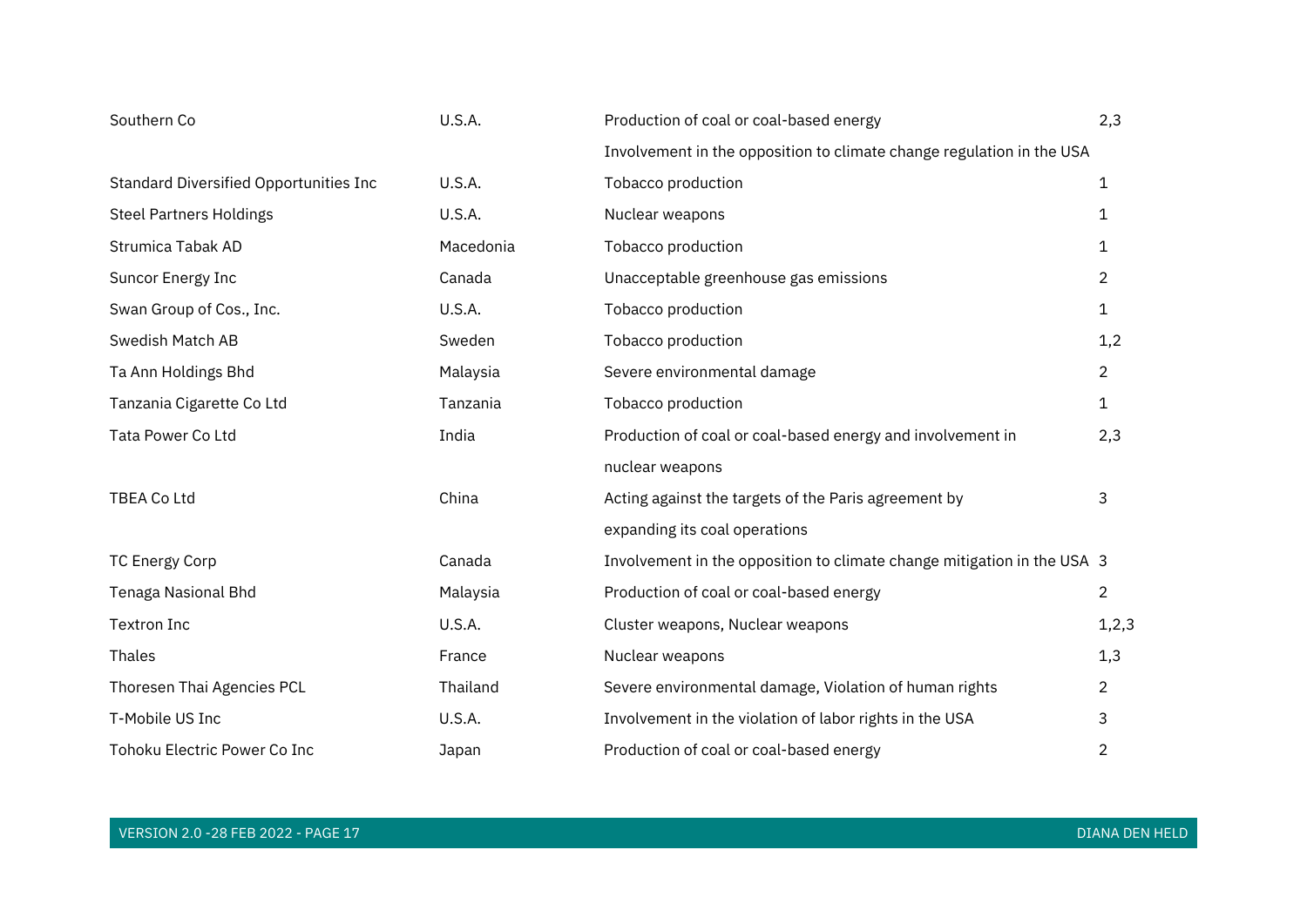| Tong Ren Tang Technologies Co Ltd             | China     | Severe environmental damage                                            | $\overline{2}$ |
|-----------------------------------------------|-----------|------------------------------------------------------------------------|----------------|
| Toshiba Corp                                  | Japan     | Nuclear weapons                                                        | 3              |
| TransAlta Corp                                | Canada    | Production of coal or coal-based energy                                | $\overline{2}$ |
| Tri-State Generation and Transmission A Inc   | U.S.A.    | Production of coal or coal-based energy                                | $\overline{2}$ |
| TSL Ltd/Zimbabwe                              | Zimbabwe  | Tobacco production                                                     | 1              |
| <b>Turning Point Brands Inc</b>               | U.S.A.    | Tobacco production                                                     | $\mathbf{1}$   |
| Tutunski Kombinat AD Prilep                   | Macedonia | Tobacco production                                                     | $\mathbf{1}$   |
| Union Tobacco & Cigarette Industries          | Jordan    | Tobacco production                                                     | $\mathbf{1}$   |
| <b>Uniper SE</b>                              | Germany   | Production of coal or coal-based energy                                | $\overline{2}$ |
| Universal Corp/VA                             | U.S.A.    | Tobacco production                                                     | 1,2            |
| Vale SA                                       | Brazil    | Severe environmental damage                                            | $\overline{2}$ |
|                                               |           | Involvement in human rights violations in a dam construction project 3 |                |
|                                               |           | in Brazil, as well as involvement in the violation of environmental    |                |
|                                               |           | norms and human rights in mining operations in Brazil                  |                |
| Vapir Enterprises Inc / Gratitude Health Inc. | U.S.A.    | Tobacco production                                                     | $\mathbf{1}$   |
| VaporBrands International Inc                 | U.S.A.    | Tobacco production                                                     | 1              |
| Vapor Group Inc                               | U.S.A.    | Tobacco production                                                     | $\mathbf{1}$   |
| Vapor Hub International Inc                   | U.S.A.    | Tobacco production                                                     | $\mathbf{1}$   |
| Vector Group Ltd                              | U.S.A.    | Tobacco production                                                     | 1,2            |
| Vedanta Ltd (Former Sesa Sterlite)            | India     | Severe environmental damage                                            | $\overline{2}$ |
| Veles Tabak AD                                | Macedonia | Tobacco production                                                     | 1              |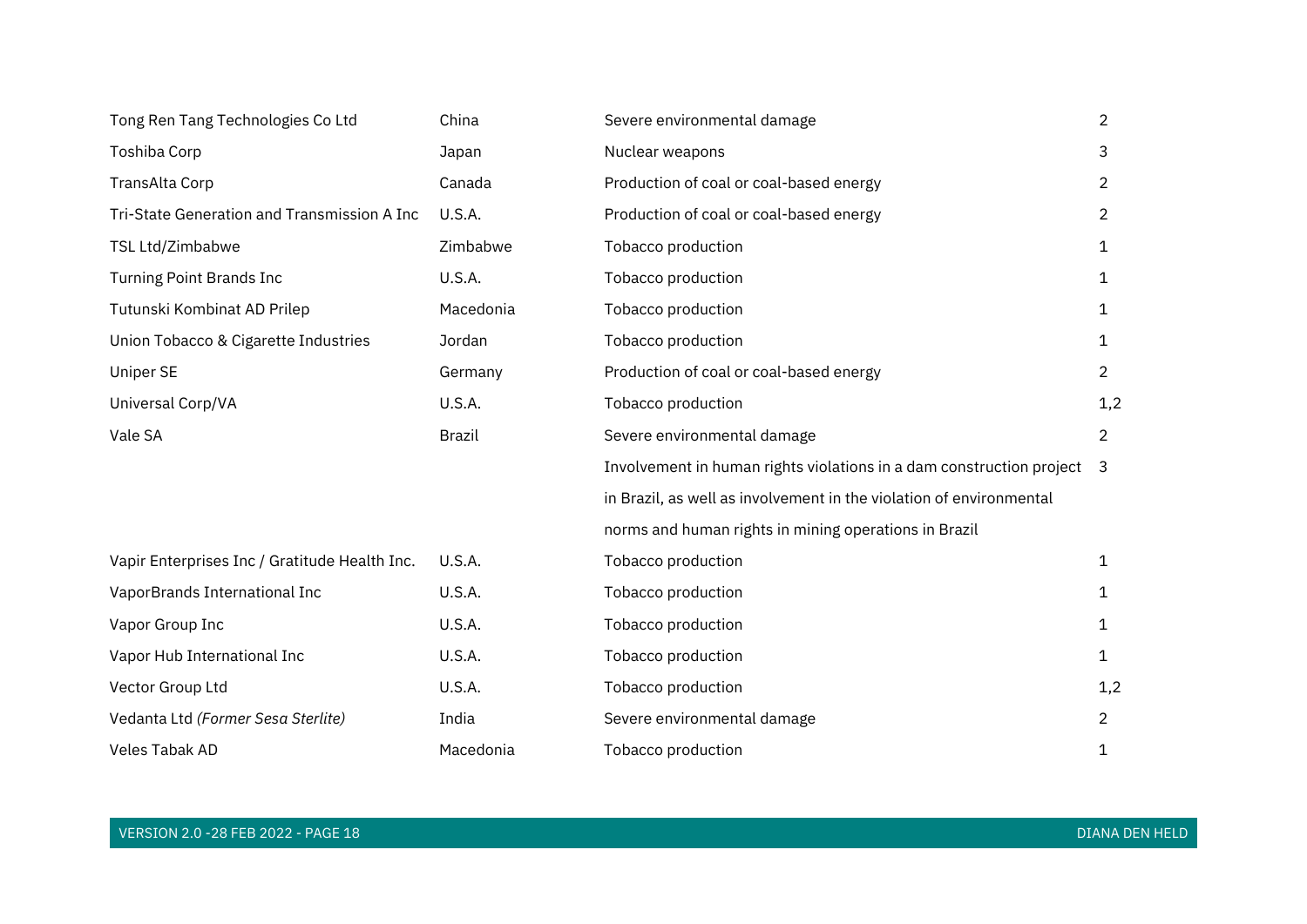| Virat Crane Industries Ltd           | India           | Tobacco production                                      | $\mathbf{1}$   |
|--------------------------------------|-----------------|---------------------------------------------------------|----------------|
| Vistra Corp                          | U.S.A.          | Production of coal or coal-based energy                 | $\overline{2}$ |
| Volcan Cia Minera SAA                | Peru            | Severe environmental damage                             | $\overline{2}$ |
| <b>VST Industries Ltd</b>            | India           | Tobacco production                                      | $\mathbf{1}$   |
| <b>Walmart SA</b>                    | U.S.A.          | Involvement in the violation of labor rights in the USA | 3              |
| WEC Energy Group Inc                 | U.S.A.          | Production of coal or coal-based energy                 | $\overline{2}$ |
| Walchandnagar Industries Ltd         | India           | Nuclear weapons                                         | 1              |
| Wartsila Oyj Abp                     | Finland         | Nuclear weapons                                         | 3              |
| Washington H Soul Pattinson & Co Ltd | U.S.A.          | Acting against the targets of the Paris agreement by    | 2,3            |
|                                      |                 | expanding its coal operations                           |                |
| Wee-Cig International Corp           | U.S.A.          | Tobacco production                                      | $\mathbf{1}$   |
| West Indian Tobacco Co Ltd/The       | Trinidad/Tobago | Tobacco production                                      | $\mathbf{1}$   |
| Whitehaven Coal Ltd                  | Australia       | Production of coal or coal-based energy                 | $\overline{2}$ |
| Wismilak Inti Makmur Tbk PT          | Indonesia       | Tobacco production                                      | $\mathbf{1}$   |
| <b>WTK Holdings Bhd</b>              | Malaysia        | Severe environmental damage                             | $\overline{2}$ |
| Xcel Energy Inc                      | U.S.A.          | Production of coal or coal-based energy                 | $\overline{2}$ |
| Yankuang Energy Group Co Ltd.        | China           | Production of coal or coal-based energy                 | $\overline{2}$ |
| (Former Yanzhou Coal Mining Co Ltd)  |                 |                                                         |                |
| Yanzhou Coal Mining Co Ltd           | China           | Acting against the targets of the Paris agreement by    | 3              |
|                                      |                 | expanding its coal operations                           |                |
| Yunnan Baiyao Group Co Ltd           | China           | Severe environmental damage                             | $\overline{2}$ |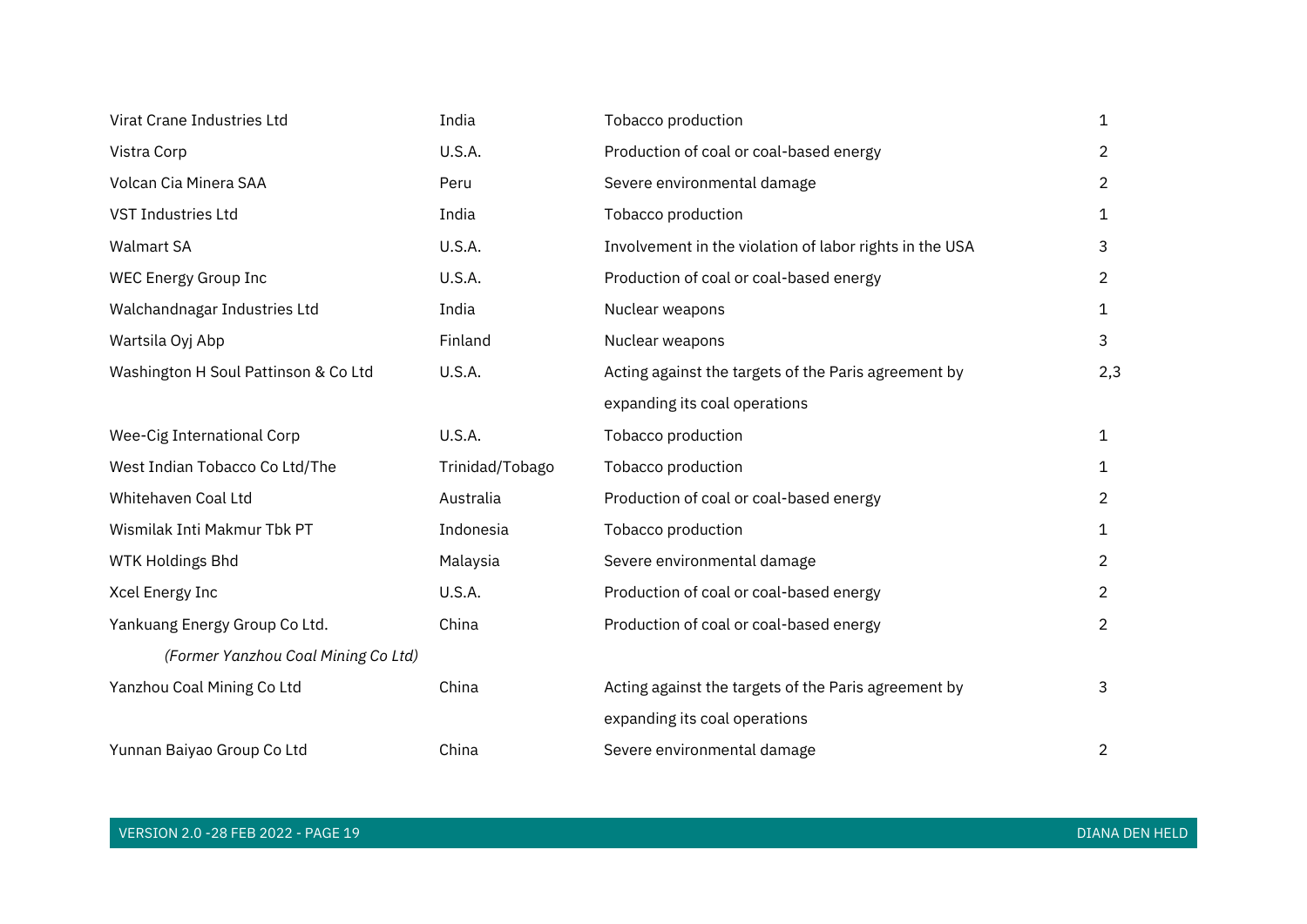| Zijin Mining Group Co Ltd | China | Severe environmental damage |  |
|---------------------------|-------|-----------------------------|--|
| ZTE Corp                  | China | Gross corruption            |  |
| Zuari Agro Chemicals Ltd  | India | Violation of human rights   |  |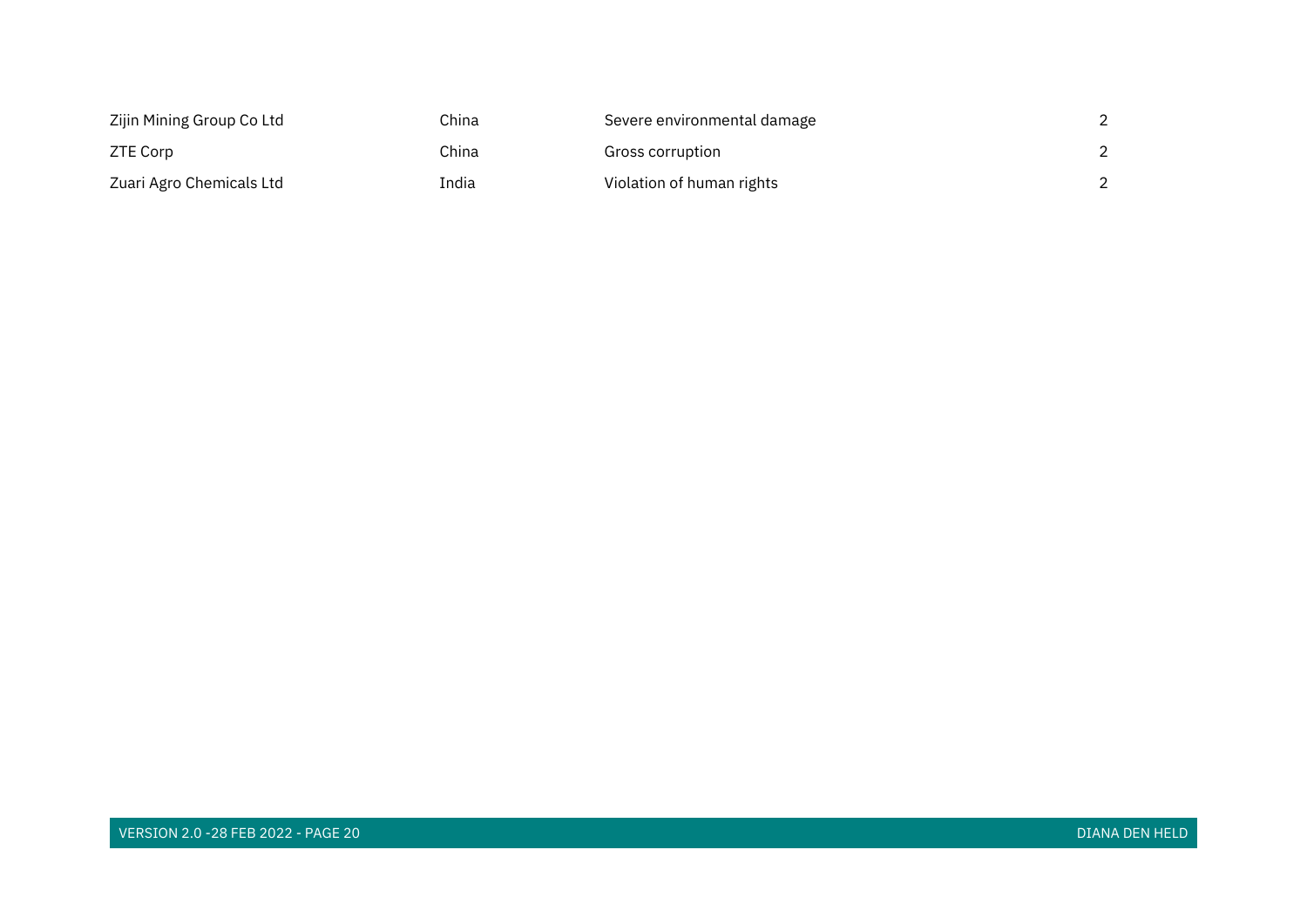## Governments\*

#### **UN embargoes**

| <b>Target</b>                                                  | <b>Entry into force</b> | <b>Establishing document</b>                      |
|----------------------------------------------------------------|-------------------------|---------------------------------------------------|
| <b>Central African Rep. (NGF)</b><br>(Non-Governmental Forces) | 5 December 2013         | <b>UNSCR 2127 (UN Security Council Resolution</b> |
| DRC (NGF) Democratic Republic of Congo<br>(former Zaire)       | 28 July 2003            | <b>UNSCR 1493</b>                                 |
| <u>Iran</u>                                                    | 23 December 2006        | <b>UNSCR 1737</b>                                 |
| Iraq (NGF since 2004)                                          | 6 August 1990           | <b>UNSCR 661</b>                                  |
| ISIL, Al-Qaeda and associated individuals and<br>entities      | <b>16 January 2002</b>  | <b>UNSCR 1390</b>                                 |
| Lebanon (NGF)                                                  | 11 August 2006          | <b>UNSCR 1701</b>                                 |
| Libya (NGF)                                                    | 26 February 2011        | <b>UNSCR 1970</b>                                 |
| North Korea (DPRK)                                             | 14 October 2006         | <b>UNSCR 1718</b>                                 |
| Somalia                                                        | 23 January 1992         | <b>UNSCR 733</b>                                  |
| <b>South Sudan</b>                                             | 13 July 2018            | <b>UNSCR 2428</b>                                 |
| Sudan (Darfur region)                                          | 30 July 2004            | <b>UNSCR 1556</b>                                 |
| Taliban                                                        | 16 January 2002         | <b>UNSCR 1390</b>                                 |
| Yemen (NGF)                                                    | 14 April 2015           | <b>UNSCR 2216</b>                                 |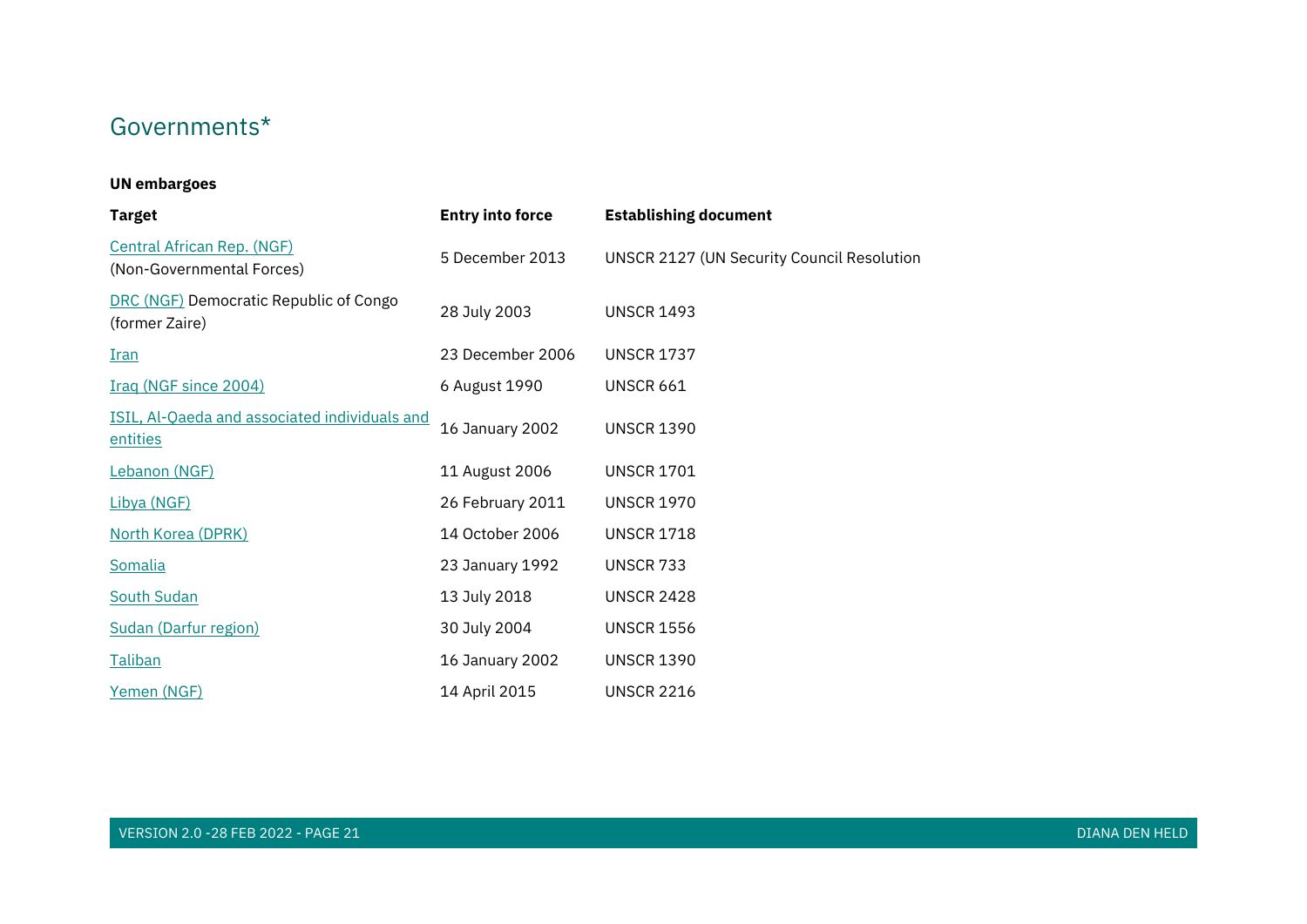| <b>EU</b> embargoes<br><b>Target</b> | <b>Entry into force</b> | <b>Establishing document</b>                       |
|--------------------------------------|-------------------------|----------------------------------------------------|
| Al-Qaeda, Taliban, Osama Bin Laden   | 27 May 2002             | 2002/402/CFSP (Common Foreign and Security Policy) |
| <b>Belarus</b>                       | 20 June 2011            | 2011/357/CFSP                                      |
| <b>Central African Republic</b>      | 23 December 2013        | 2013/798/CFSP                                      |
| China                                | 27 June 1989            | EC (European Community) declaration                |
| DRC (NGF since 2003)                 | 7 April 1993            | <b>EC</b> declaration                              |
| <b>Egypt</b>                         | 21 August 2013          | EU (European Union) agreement                      |
| <b>Iran</b>                          | 23 April 2007           | 2007/246/CFSP                                      |
| Iraq (NGF since 2004)                | 4 August 1990           | EC declaration                                     |
| Lebanon (NGF)                        | 15 September 2006       | 2006/625/CFSP                                      |
| Libya                                | 28 February 2011        | 2011/137/CFSP                                      |
| Myanmar (Burma)                      | 29 July 1991            | EC declaration                                     |
| North Korea (DPRK)                   | 22 November 2006        | 2006/795/CFSP                                      |
| Russia                               | 31 July 2014            | 2014/512/CFSP                                      |
| Somalia                              | 10 December 2002        | 2002/960/CFSP                                      |
| South Sudan                          | 18 July 2011            | 2011/423/CFSP                                      |
| Sudan                                | 15 March 1994           | 94/165/CFSP                                        |
| <b>Syria</b>                         | 9 May 2011              | 2011/273/CFSP                                      |
| Venezuela                            | 13 November 2017        | EU 2017/2063                                       |
| Yemen                                | 8 June 2015             | EU 2015/878                                        |